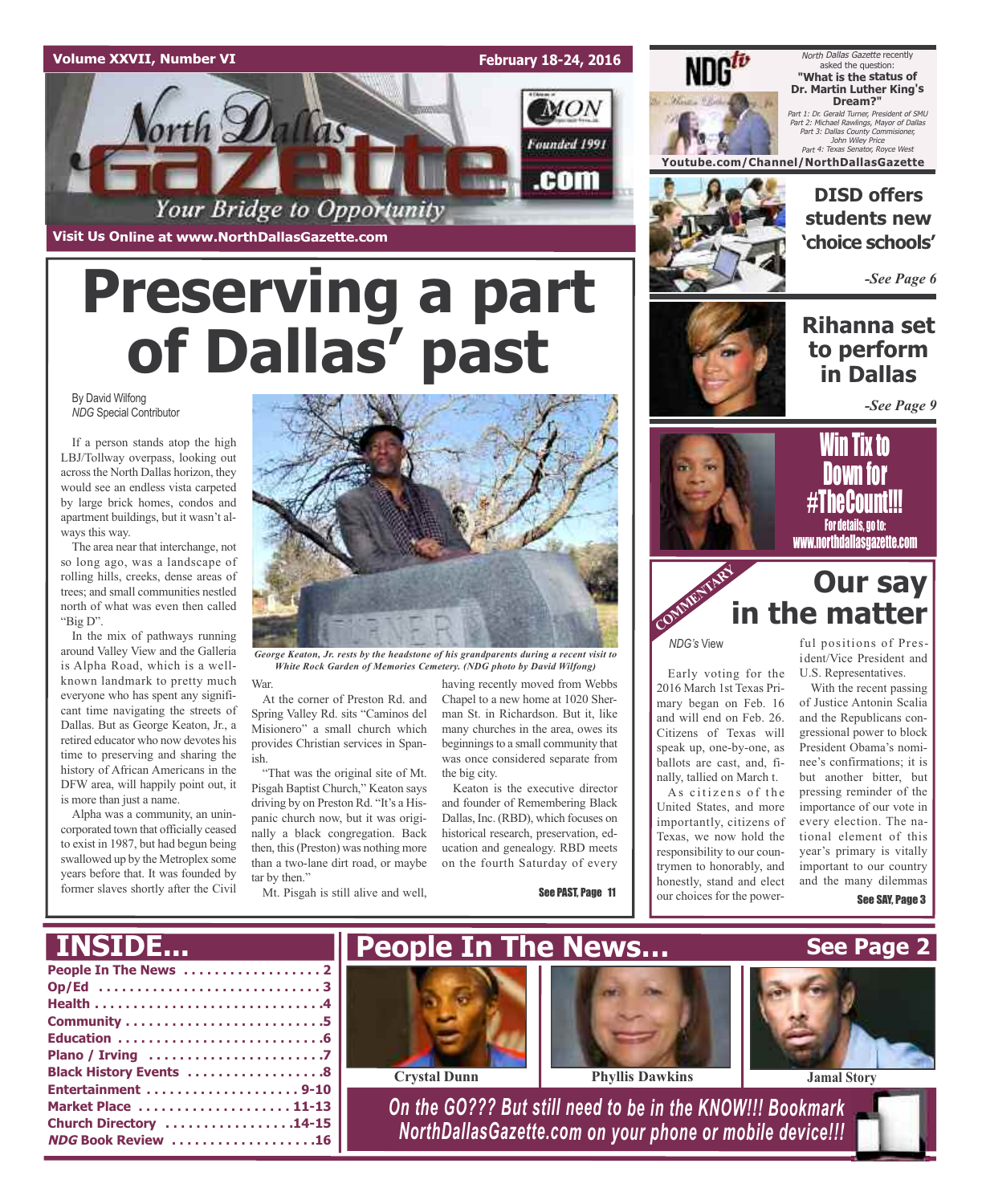#### **People in the News www.NorthDallasGazette.com**

# **Crystal Dunn**

After being the last player cut from the team that would eventually win the 2015 World Cup, U.S. forward Crystal Dunn is making sure that opportunity will not pass her by again as she works to cement her place on a roster of only 18 players in the Rio Olympics later this year.

The U.S. Women's National Team finished atop Group A at the 2016 CON-CACAF Women's Olympic Qualifying Championship with a 10-0 shutout of Puerto Rico.

Dunn scored half of the U.S. goals, five goals in the

# **Phyllis Dawkins**

Phyllis Worthy Dawkins, a seasoned academician at Cheyney University, has been appointed the new provost and vice president for Academic Affairs at Bennett College. She is scheduled to begin her tenure at Bennett on Dec. 1.

"We are very pleased with this appointment," said Bennett College President Rosalind Fuse-Hall. "She has an extensive history working as provost and has served before in that capacity in North Carolina. I am very happy to have someone with her experience and



match - two in the first half and chalking up a hat trick in the second - leading all scorers for the USA.

The effort ties the U.S. record for most goals scored in a single match. She is the seventh player to

achieve this in the 31 years of the program.

The record game for Dunn was played at Toyota Stadium in Frisco, home pitch for FC Dallas, and Dunn was named the "Budweiser Woman of the Match" following her performance. If this type of performance remains consistent, Dunn should be a major factor in Brazil. Christen Press, Kelly

O'Hara, Carli Lloyd and USWNT newcomer Samantha Mewis also recorded goals in the contest. One goal was scored of a defending Puerto Rican player.

The match marked the

sions, and signed new/updated articulation agreements with University of the Sciences of Philadelphia, LaSalle University and the Community College of Philadelphia. She also reinvigorated the Interna-

for the USWNT in CON-CACAF Olympic qualifying in which the USA held their opponent scoreless. Canada was the last team to muster up a goal against the USA with a 1-1 tie in 2008.

eighth consecutive contest

The USA will go to Houston for the semifinal match on Feb. 19 to face either Guyana or Trinidad & Tobago. The winners of the semifinal matches qualify for the 2016 Olympics in Brazil.

Dunn won the New York State Championship in soccer three out of the fur years she played for South Side High School in Rockville Center, NY. She scored four

the associate provost, vice president for Academic Affairs, and director for the Center for Teaching, Learning, and Academic Technology at Dillard University. Prior to that, Dr. Dawkins worked at Johnson C. Smith University (JCSU) for 28 years serving as the chief academic/administrative officer/dean of the College of Professional Studies, former interim vice president for Academic Affairs, and chair and professor of Phys-

Dawkins assumed critical reaffirmation of accreditathe University of North Carolina from 2010-13. She was selected as the first overall draft pick in 2014 for the National

From there she went on to

goals in the final game of her senior year to cap off

the final crown.

Women's Soccer League, going to the Washington Spirit, where she remains as a forward.

Dunn was first called up to the National Team in 2013 and played her first match against Scotland. From there she was included on the roster which went to the 2013 Algarve Cup, which the Americans won.

However, the rode to a highly lauded spot on the national team did not come without setbacks. Dunn was dropped from the roster in 2014 ahead of the Women's World Cup in Canada, which the USA won for the first time since 1999, earning a third star on the team jersey.

"I fell short of a dream," Dunn said. "But now I have the opportunity to get better, improve my craft and that's basically what I did every day. I woke up and just wante to get better."

Dunn returned to the USWNT roster during the 2015 Victory Tour, and seems likely to stay.

Dr. Dawkins developed national and international perspectives on the contributory roles of faculty and universities in the expanding global society. Her leadership positions include past president of the Professional and Organizational Development (POD) Network (a network of faculty developers), former president and co-founding member of the HBCU (Historically Black Colleges and Universities) Faculty Development Network, board member of the Higher Education Teaching and Learn-

#### See DAWKINS, Page 4

# **Jamal Story**

By Ruth Ferguson *NDG* Editor

Jamal Story, a recipient of a grant from the TACABowdon & Embrey Family Foundations Artist Residency Fund, will once again delight the Dallas Black Dance Theatre's (DBDT) fans, presenting an aerial ballet as a part of their Cultural Awareness series this weekend. During a recent conversation with the *North Dallas Gazette*, Story shared his excitement about returning to the DBDT again.

"The relationship for me is old and very warm," Story shared. When asked about what drew him back to Dallas, he stated, "The big at-



background join our team." Under Dawkins' leadership at Cheyney as vice president for academic affairs, she revised institutional academic policies and practices, overhauled financial aid and admis-

traction for me is working with this company in any capacity. I have a long relationship with this company, going back to my freshman year in college at SMU." While earning dual degrees in Dance Performance and TV/Radio Communications, Story joined DBDT and had the unique opportunity to perform with the company at the 1996 Olympics in Atlanta. "When the company got that appointment they were in a position to hire extra dancers," and thus began his long relationship with DBDT.

ademic Affairs, professor,

decision making.

Professionally, Story went on to travel the world performing with legendary singers such as Madonna during her 2001 Drowned World Tour, and with Cher as an aerialist and dancer on her Cher's Living Proof: The Farewell Tour. And then New York City beckoned with an chance to perform in the Broadway production of The Color Purple. During the historic show, Story was a dancer and assistant dance captain

It was during his time with Cher that Story began to discover aerial ballet, which he describes as a chance to explore integrating the floor with the air space. He stated, "I knew the choreographer would train us, but I did not know she would train me to be her partner!"

Story believed it was truly a God designed change in direction for his professional career. "I did not have aerial on my radar and this sort of happen to me in the best possible way. After three years on this tour and then three years in a Vegas show, I have now adopted aerial work as part of my creative existence," he shared.

But that does not mean it was not scary! As Story joked, "Black people don't do heights!" But his faith

See STORY, Page 16



*2 | February 18-24, 2016 | North Dallas Gazette*

*For the 411 in the community, go to www.northdallasgazette.com*

tional Program, established the Ad Hoc Advisory Committees on Retention and Admission Criteria, and promoted a culture of assessment, continuous improvement and data based Prior to her arrival at Cheyney University, Dr. Dawkins served as provost, senior vice president for Acical Education.

responsibilities at all three institutions for successful

tion by the Southern Association of Colleges and Universities, Commission on Colleges ((JCSU and Dillard) and by the Middle States Association of Colleges and Universities (Cheyney).

> She also served as the Accreditation Liaison Officer at all three institutions and has made numerous presentations at SACSCOC Annual Conferences on topics such as Faculty Development, Learning Communities and Institutional Effectiveness.

> Having worked extensively with faculty development throughout her career,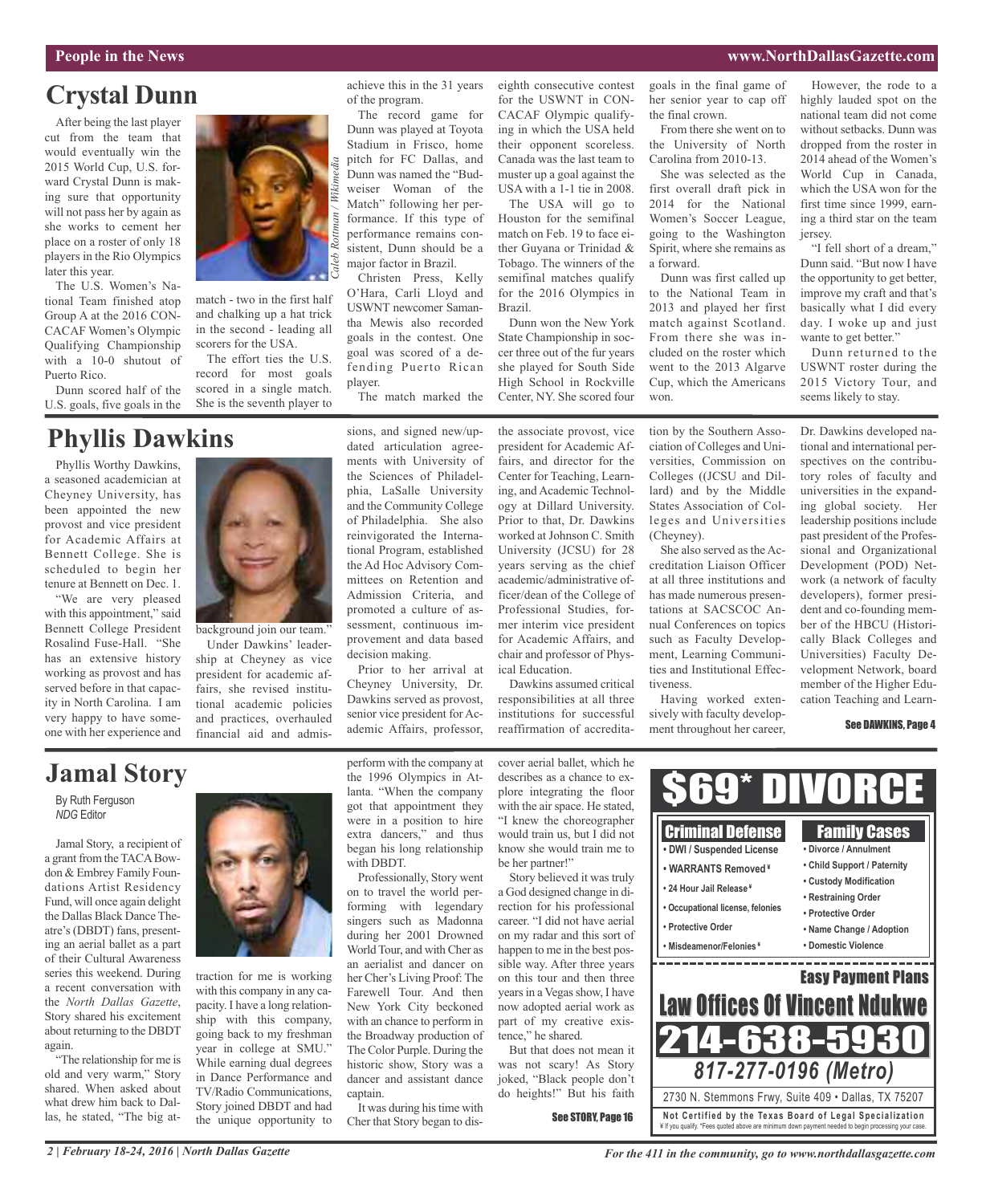#### **www.NorthDallasGazette.com Op-Ed**



*unsolicited material and reserves the right to edit and make appropriate revisions.*

> *"Do what you say you are going to do ... when you say you are going to do it.*

**Publisher's Office:** publisher@northdallasgazette.com

**Sales Department:** marketing@northdallasgazette.com

#### **Editorial Department:**

editor@northdallasgazette.com

#### **Online:**

www.NorthDallasGazette.com www.twitter.com/NDGEditor www.facebook.com/NorthDallasGazette www.pinterest.com/NDallasGazette

## STAFF

**Chairman Emeritus** *Jim Bochum 1933 – 2009*

**Published By** *Minority Opportunity News, Inc.*

> **Web Master** *Todd Jones*

**Special Projects Manager** *Edward Dewayne "Preacher Boy"Gibson, Jr. James C. Allen*

**Community Marketing** *Nina Garcia*

**Religious/ Marketing Editor** *Shirley Demus Tarpley*

#### **Advisory Board:**

*John Dudley Myrtle Hightower Fred Moses Annie Dickson Cecil Starks Willie Wattley Coty Rodriguez-Anderson B. J. Williams Denise Upchurch Barbara Simpkins, ADVISORY BOARD SECRETARY*

**and Entertainment** *Jessica Brewer*

**Editor** *Ruth Ferguson*

**VP of Digital Marketing**

**Editorial Writer** *LaRoyce Jones*

#### **Production** *Margaret Freelon David Wilfong*

# **Committees:**

Cecil Starks, CHAIRPERSON

*Business Growth Referral* John Dudley, CHAIRPERSON

*Program Policy Development* Annie Dickson, CHAIRPER

*Quality Assurance* Myrtle Hightower, CHAIRPERSON Coty Rodriguez

**Why do politicians treat addiction differently in the suburbs?**

By Julianne Malveaux NNPANews Wire Columnist

Nick Cocchi would like to be the sheriff of Hampden County, an Eastern Massachusetts county of half a million people. Springfield, Massachusetts, a city that is about 22 percent African American, is the county seat. Eastern Massachusetts (and indeed, much of New England) is experiencing the devastating fallout from the heroin and opioid abuse epidemic. The Centers for Disease Control and Prevention say that deaths from heroin overdoses have quadrupled in the past decade, and that heroin use has doubled among Whites. Thus, it is entirely appropriate that Mr. Cocchi's candidate website includes a page that talks about opioid abuse in Hampden County.

Far less appropriate, and indeed, repugnant, was a statement that Cocchi made when he testified at a November hearing before the Massachusetts Joint Committee on Mental Health

### **SAY,** continued from Page <sup>1</sup>

and challenges our society must face, and certainly, try to overcome. In our country's present state of crisis, it is imperative we all participate in this primary and later general election to be held on November 8.

Our progression of programs, policies and laws that are now in place to assure access to affordable healthcare, marriage equality, affordable education, women's rights, voting rights, civil rights and basic human rights are all at stake with this election, and must be protected. The necessity of raising our voices is critical or we could stand a great chance of regressing to the point of losing what we've gained through much compassion, bravery and tireless labor. It would be

and Substance Abuse. According to Victoria Kim, a writer for The Fix, a newspaper that reports on addiction and recovery issues, Cocchi said as part of his testimony, "What was once the heroin junkie in the dark inner-city back alley has now become brother, sister, mom, dad, son and daughter. It's hit suburbia U.S.A."

Should the issue of addiction be treated more compassionately and humanely now that it has "hit suburbia U.S.A.?" Wasn't that "heroin junkie in the dark inner-city back alley" somebody's brother, sister, mother, dad, son or daughter? This is why it is so important to lift up the Black Lives Matter movement. Cocchi has, implicitly, said that he values the person in suburbia U.S.A. more than the person in the inner city. And his characterization of the inner-city drug abuser as someone in a back alley reeks of his biases.

Bishop Talbert Swan II, the President of the Springfield NAACP and pastor of Spirit of Hope Church of

shameful to have gained all of this in our, seemingly, never ending quest for equality, just to risk losing it because we are too busy, or we are counting on others to speak for us, or we are too brainwashed to understand our vote matters. As citizens of Texas we are also given the responsibility of electing candidates who are bidding for seats from State Representatives, to State Supreme Justices in varying districts. Again these positions are vital to how we are represented as constituents of their districts. And it could be the difference in, the importance of our voices being heard on the national level, or being muffled by paid extremists who do not represent the interest of our

God in Christ, strongly objected to the racially coded language that Cocchi used to talk about the problem of addiction. He is not the only person who has noticed the increasingly humane way addiction is being managed as the epidemic devastates the White community, in contrast to the way addiction has been managed in the past (consider the language around the crack epidemic) or even now, when African Americans are addicts. Even Cocchi's use of is term "junkie" lacks humanity. To call someone a "junkie" is far less humane than calling them an addict. Before voters support

Cocchi in his quest for sheriff, they might push him to get some sensitivity training. They might also ask if he would treat the inner city addict differently than he would treat one from a Hampden suburb. The larger question, though, is why there is such sudden empathy for addicts, an empathy that was utterly lacking when the increase in crack addiction devastated

people.

We, as a people, have proven from our astounding turnout of the 2008 and 2012 presidential elections. the importance of our voices, better yet, the power of our voices. We know we can evoke change and progression.

With knowing this power we hold, and how we brought change in history by electing and re-electing the first African American President of the United States of America, can we also be so bold as to use this same power to elect the judges, sheriffs, county commissioners, etc. who can bring change which affects our daily lives? Certainly, we can.

The question now becomes, will we? And will we take the time to study the candidates' resumes,

the African American community, and when zero tolerance policies and mandatory drug sentencing placed people who were seriously ill behind bars for decades. Addiction, after all, is more an illness than a crime.

In Gloucester, a city about 40 miles north from Boston, heroin and opioid addicts who voluntarily turn themselves in at the police station are provided with treatment services, and not charged with any crime. The program has gotten national attention. Some addicts from outside Massachusetts have come to Gloucester because they can't find affordable drug treatment where they live. Imagine that there were such a program for crack addicts when the inhumane "war on drugs" was little more than a war on black people. Even as I applaud the new empathy toward addicts, I mourn the years that so many have spent behind bars, denied of the kinds of "innovative" treat-

#### See SUBURBS, Page 13

their voting records, their ideals of progression, their plan of implementing policies, their commitment to upholding present laws, and serving our communities with the dignity and loyalty we deserve?

Just as we hold the responsibility to our countrymen in this Texas primary election to have our say on the national level, we should owe it more to our neighbor, and the communities in which we live and serve, to come together and raise our voices in hopes of electing fair and just judges, experienced county commissioners and elected law enforcers who still understand they serve people.

Please vote. Please stand up and say my voice matters in shaping our country and our communities.

For the 411 in the community, go to www.northdallasgazette.com February 18-24, 2016 | North Dallas Gazette | 3

*The North Dallas Gazette, formerly Minority Opportunity News, was founded in July 1991, by Mr.Jim Bochum and Mr.Thurman R. Jones. North Dallas Gazette is a wholly owned subsidairy of Minority Opportunity News, Inc.*



# **Advisory Board**

*Public Relations Planning and Implementation*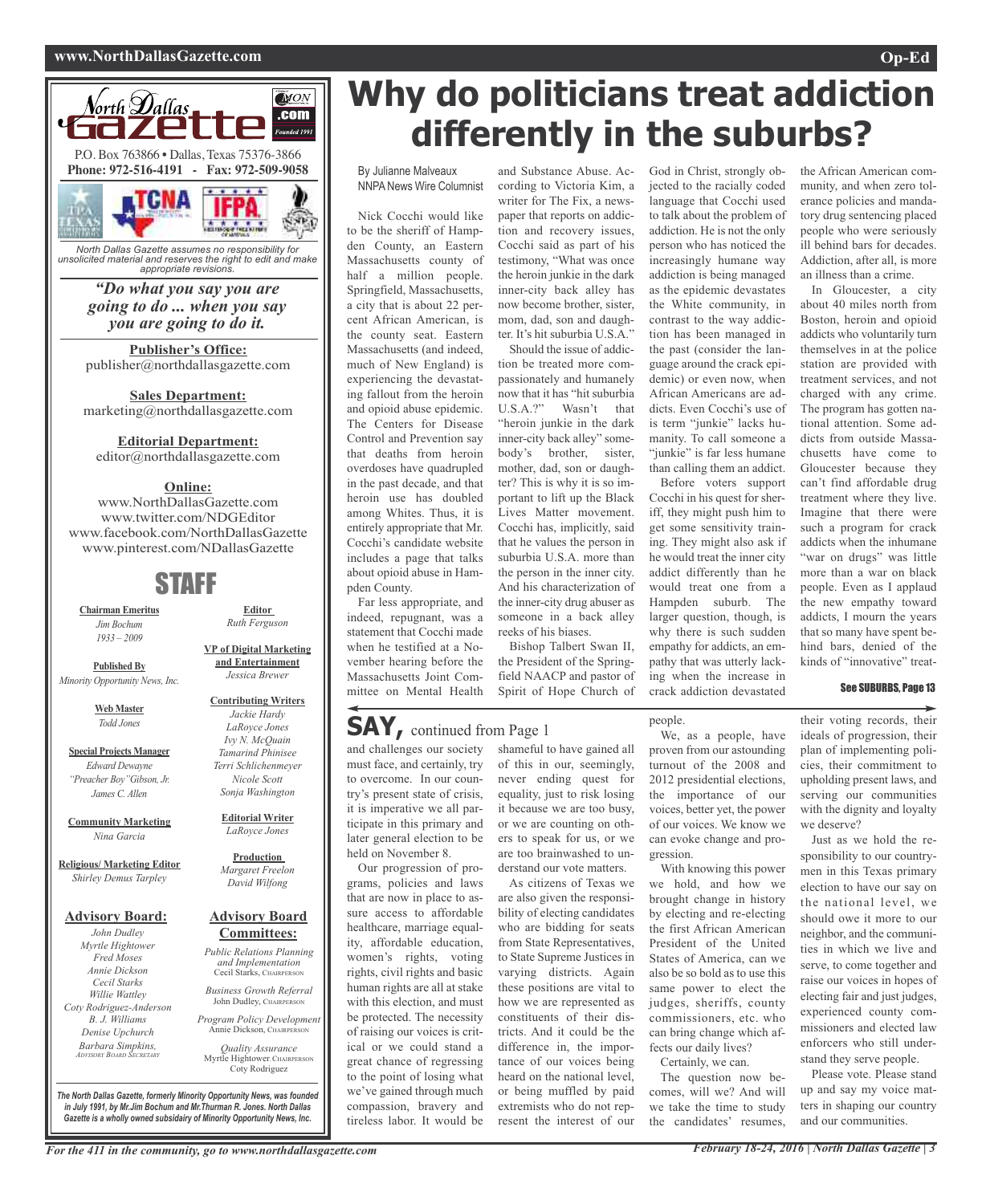## **Common colds at school a primary driver of asthma hospitalizations for children**

AUSTIN, Texas — The most dangerous times of year for children with asthma are soon after their schools reopen after a break. and a new study finds that cold viruses are largely to blame.

Health experts have observed that children with asthma tend to have the worst symptoms at the same times each year — when school starts in the fall and after extended breaks such as Spring Break. Researchers previously speculated that environmental factors such as air quality in schools might be to blame, but the new study confirms that the primary driver of seasonal waves of worsening asthma symptoms, which can lead to hospitalizations, is the prevalence of common colds.

"This work can improve public health strategies to keep asthmatic children healthy. For example, at the riskiest times of year, doctors could encourage patient adherence to preventative medications, and schools could take measures to reduce cold transmission," says Lauren Meyers, professor of integrative biology and statistics and data sciences at The University of Texas at Austin and senior

author of thepaper published this week in the journal Proceedings of the National Academy of Sciences.

Exacerbations, the medical term for worsening asthma symptoms, result in millions of missed work and school days and \$50 billion in direct health care costs in the United States each year.

Earlier studies into the cause of exacerbations involved swabbing individual patients to detect viruses, but Meyers, a mathematical biologist, and her team investigated population-wide patterns of how common colds circulate among adults and children throughout the year to learn about the role of the viruses. The researchers built a computer model that incorporated possible drivers of asthma exacerbations and compared the output of the model to a large set of real-world health data: the timing and locations of about 66,000 asthma hospitalizations from cities across Texas during a seven-year period. By testing each driver independently, the researchers could determine the relative impact of each and find the weighted combination of factors that best fit the data. They determined that the spread of cold viruses, which is heavily influenced by the school calendar, is the primary driver of asthma exacerbations.

"The school calendar predicts common cold transmission, and the common cold predicts asthma exacerbations," says Meyers. "And this study provides a quantitative relationship between those things."

The authors speculate on the mechanism behind this relationship: When children are out of school, they tend to spend less time with other children and are exposed to fewer viruses. As a result, their viral immunity decreases. When they return to school, they are exposed to viruses at much higher rates, and this is also the time when they are most susceptible.

The researchers also found that for adults, unlike children, the primary driver of asthma exacerbations is prevalence of the flu virus.

Finally, the team developed more accurate rates of transmission of cold viruses than have been produced by previous studies. That information might help shed light on how common colds spread, and how we can protect people who are most vulnerable to them.

# **Five ways to make diet resolutions doable any time of year**

While even the most well-intended health-seekers strategize their diet and fitness approach at the top of a New Year, far too many revert back to their bad habits and poor choices that sabotage their weight-loss endeavor and undermine their overall well-being. However, one need not wait until the next shiny New Year rolls around for a renewed resolve to shed those unwanted pounds, as there's no better time than right now to make healthful, lifealtering adjustments to the daily routine. No matter the time of year, even just a few simple, but key, considerations can make all the difference between a successful—and even profitable weight-loss endeavor and a wellness pursuit that falls far short.

advice I connected with diet and fitness industry insider Jimmy Fleming who is the co-founder of Healthy-Wage—the industry-leading purveyor of corporate and team-based weight loss challenges and financiallyinduced diet contests for individuals. He offered these insights and perspectives on 5 critical elements needed for the best chance of success with a weight-loss :

1. Map out specific goals & timeframes. You are far more likely to achieve your diet resolution if you spend a few minutes thinking it through. Sit down at your desk and dedicate even just ten minutes of your life to strategizing your resolution. Put pen to paper or, better yet, send an email to a friend or family member and make a list of the things you're going to do to

change your weight. Simply stating that "I'm going to lose weight" is not nearly specific enough, but it makes a good headline at the top. Write down a date when you will achieve your first goal. This date should be in the near future--one month is a good bet.

Now, make a specific, realistic goal. Most experts agree that you're most likely to succeed if you don't starve yourself, and plan on losing one to two pounds per week. In fact, setting a modest goal -- say, one pound per week -- can spare you a lot of hunger and stress. You might even forget you're on a diet! Suppose you choose 1.5 pounds per week and a one month goal date: your goal will be about six pounds.

Piece of cake (so to speak)! Put your goal and goal date on your calendar (e.g., "Weigh 150 pounds" as an entry for January 30).

Go back to your piece of paper, or email. Under your goal and goal date, write down the word "food." Ask yourself: what exactly is your eating plan? Are you going to follow a particular diet? If so, when are you going to start? Your answer should be "right now." Don't be afraid. This is going to be great! If your diet requires that you purchase something or register on a certain website, go do that right now! What about exercise? What specific days and times will you commit to exercising? Who will you exercise with? If possible, call a friend now

and set something up.

Review your resolution plan frequently as you work your way toward your goal. When your goal date comes, call a friend to either brag about your achievement or confess that you didn't achieve it and tell them what's going to be different for the next goal date. Now, sit down again (pen to paper, or fingers to keyboard) and set a new goal date and goal. Keep going! 2. Set up financial incentives. After you've written out your specific goals and dates, your best bet is to

build a little structure into them. Enter: prizes and rewards. A significant amount of academic research shows that you are much more likely to achieve your resolution if

you include a double financial incentive -- i.e., money to lose if you fail and money to win if you succeed! The reason money works better than the natural motivators of vanity and health is that money can be tied to specific, measurable goals and deadlines. In other words, financial incentives help prevent procrastination by establishing a firm start date, and help prevent quitting by establishing a firm goal date. Financial incentives also make weight loss a lot more fun and exciting by transforming the process into a game.

There are fantastic tools and resources available online for setting up financial

#### See DIET. Page 5

### DAWKINS, continued from Page 2

ing (HETL) Association and the Association for General and Liberal Studies (AGLS), and Resource Faculty for the Washington Center's National Summer Institute on Learning Communities.

In seeking professional

She served on advisory boards including AAC&U's Preparing Critical Faculty for the Future (PCFF) project in the sciences, the Brown-Columbia Universi-

ties Inter-Ivy League Pilot Alliance for Graduate Education and the Professoriate (AGEP), and the International Council for Educational Developers(ICED), 2011-2012 in Belgium.

Dr. Dawkins received her Ph.D. from The Ohio State University, M.A. from The University of Michigan, and B.S from Johnson C. Smith University.



(Not the billionaires)

4 | February 18-24, 2016 | North Dallas Gazette **State 18 and 18 and 18 and 18 and 18 and 18 and 18 and 18 and 18**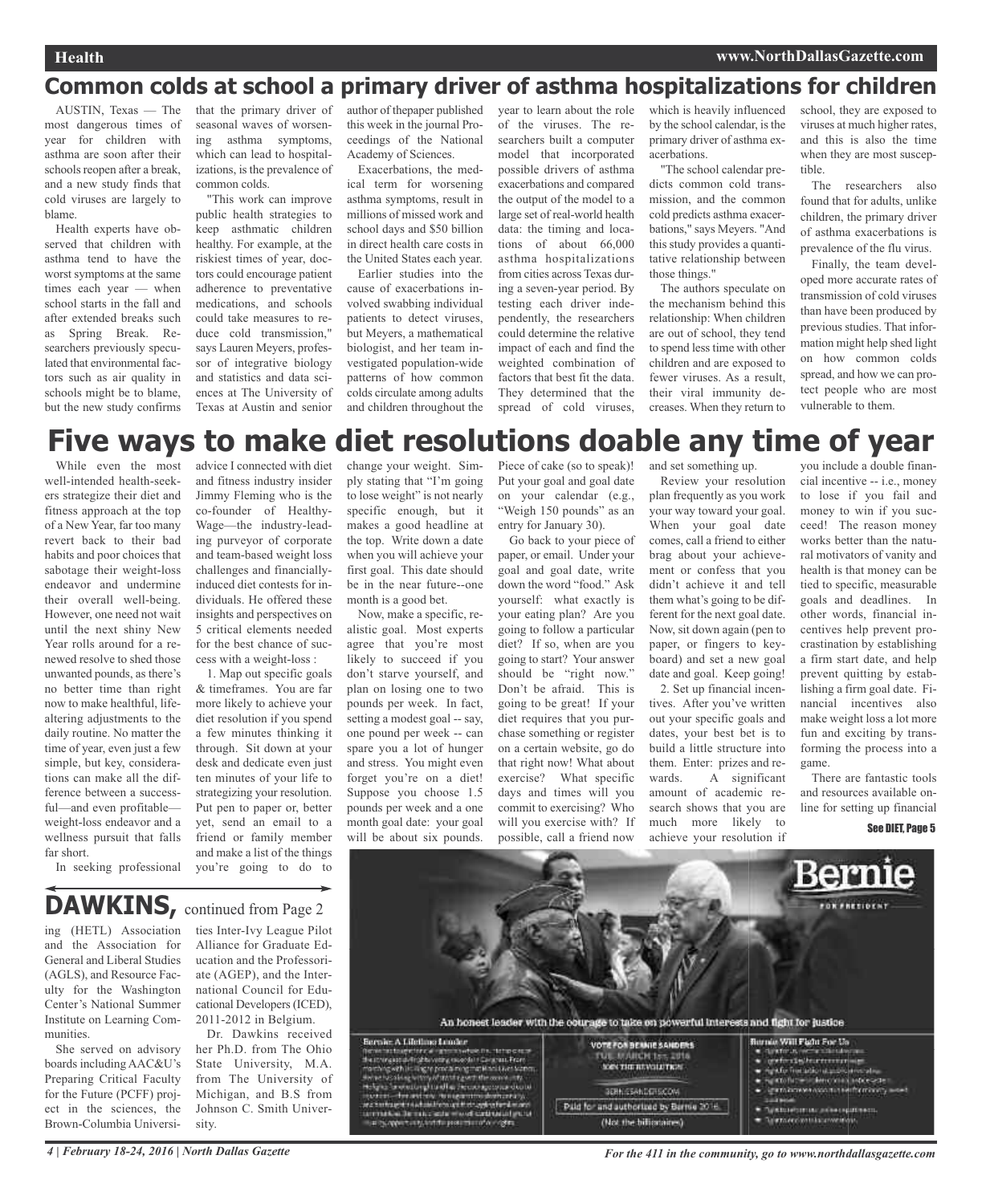#### **Community News**

# **Project MALE plans trip to Perot Museum on March 5**

On Saturday, March 5, Project MALE will take approximately 100 students, parents and mentors on a field trip to Perot Museum as one of the monthly enrichment activities for young men kindergarten through 5th grades. Apre=EMBODI

initiative, sponsored by Delta SigmaTheta Sorority- Dallas Alumnae Chapter, runs parallel to project MALE to serve youth asthey age out of Project MALE, grades 6-12. The groups meets monthly September through June and promotes a summer reading

program. Parent participation is required.

The overarching goal of Project MALE is to have students engaged and working in a positive environment that will support their success and completion of each grade yearly and eventually their

success in high school and college. The vision for the Project MALE program is "Boys Becoming Men of Distinction"

The program is a community collaborative based on the STRIVE Model which focuses on bringing commu-

nities together to move quickly from problem identification to action. Project MALE is supported by several community organizations which include.

The event takes place Saturday, March 5, from 9 a.m. -1 p.m., starting at Antioch Fellowship Missionary Baptist Church at 7550 S Hampton Rd. in Dallas. For more info contact Dr. Jennifer Wimbush, President – Cedar Valley College 972-860-2948 and visit www.projectmaleprogram.net to complete reading assignment for February.

# **Deadline extended for State Fair of Texas college scholarship applications**

After experiencing an increase in participation this year, the State Fair of Texas is extending the deadline for college scholarship applications to March 1.

Within the State Fair of Texas Youth Scholarship Program are two unique opportunities – the Pete Schenkel Scholarship and the Youth Livestock Scholarship. Eligible recipients for the Pete Schenkel Scholarship include graduating high school seniors from five Dallas Independent School District high schools in the Fair Park area – Irma Lerma Rangel Young Women's Leadership School, James Madison, Lincoln, North Dallas and Woodrow Wilson High Schools. The Youth Livestock Scholarship awards scholarships to graduating high school seniors around the Lone Star State who have participated in specific competitive youth livestock events held at the State Fair of Texas and are pursuing a degree in an agricultural-related field.

Recipients receive a \$6,000 grant, renewable in \$1,500 annual increments if the student meets the criteria for renewal. Payments of \$750 per semester will be sent directly to the college or university on the student's behalf. Both the Pete Schenkel Scholarship and the Youth Livestock Scholarship require students to attend an accredited college or university within the state of Texas. In order to qualify for renewal, students are required to enroll in a minimum of 12 hours persemester and maintain at least a 3.0 cumulative GPA.

Hoping to increase participation and reach more students by making applications more accessible and user-friendly, the Fair implemented an online application process this year for the first time ever. All applications must be submitted online by Tuesday, March 1 at 11:59 p.m. CST. A link to apply, along with more details on the program, is available at BigTex.com/scholarship.

## **DIET,** continued from Page <sup>4</sup>

incentives. For example, my own company, HealthyWage, allows participants to make various kinds of personal weight loss "bets" and win payouts up to \$10,000. The double financial incentive is an incredible motivator and source of structure that most winners say is indispensable.

3. Do one thing at a time. Trying to stick to more than one resolution creates a willpower diffusion that is almost always a recipe for failure. Your weight loss resolution requires time, planning and lots of action items. The winding road from plump to sexy is made of many cobblestones that you have to lay down one at a time with lots of small, frequent decisions (e.g., "this morning, I am going to skip that second donut"). With all the good judgment and will power those little decisions require, you simply won't have the time and energy for your other resolutions, too. You're booked solid! If you think your weight loss resolution isn't that big of a deal, you might be off track.

4. Tell everyone. Or, at least tell a few friends or family members about your endeavor. If you're not willing to tell someone about your diet resolution, you might not be committed enough to succeed. When you tell other people about your plans, a magical thing happens. You know that your supporters are waiting to hear news of your success, and you don't want to let them down. Some researchers believe that the social element is one of the most powerful tools in your arsenal.

Plus, it's important to have support -- i.e., people to brag to when you succeed; people to talk to when you feel like overeating. Talking is a great antidote to a desire to binge or eat things that could get in the way of your success. If you're really determined to achieve your resolution, you should consider taking the social element even farther. Try writing a blog about your progress. Not only will your readers help keep you seriously accountable, but you may discover that being a great teacher is one of the best ways to learn and improve your own success.

5. Seek fellowship. When you tell people about your diet resolution, be on the look-out for a dieting partner (or group of partners).

When you work on your diet resolution with a buddy or group of friends or family members, you are even more likely to accomplish your goals. You get all the benefits of accountability plus the comfort and fun of knowing there's someone waiting for you to exercise, compare food and restaurant experiences, and share the ups and downs of dieting. According to the American Psychiatric Association, "Enlisting family and friends in the effort may help." One study shows that participants who do a weight loss program with friends are more than twice as likely to keep their weight off than those that try to do it on their own.

Statistics from Fleming's company's own financially-induced weight loss programs apparently substantiate the results of such studies. He explained, "we track the extent to which participants communicate with friends and teammates on their HealthyWage dashboards and there is a direct correlation between the extent of a participant's social messaging and the participant's success. Our company's metrics have also proven that socially-oriented weight loss is much more likely to be successful."



**Legends and Legacies** 

**Fair Park Dallas** 

Friday, March 4 - 6pm - 11pm Saturday, March 5 - 10:30am-11:30pm Sunday, March 6 - 11:30am-7:30pm

16 stages offering traditional Celtic music and entertainment. Altan, Solas, Cathie Ryan, Makem & Spain, Celtic Aire and many more great musicians. Culinary Stage featuring chef demos and whiskey seminars. Over 200 craft and artist vendors. Whiskey tasting and a variety of daily scheduled shows!

### **Early Bird Special!** Free Admission Friday Night 6pm - 7pm

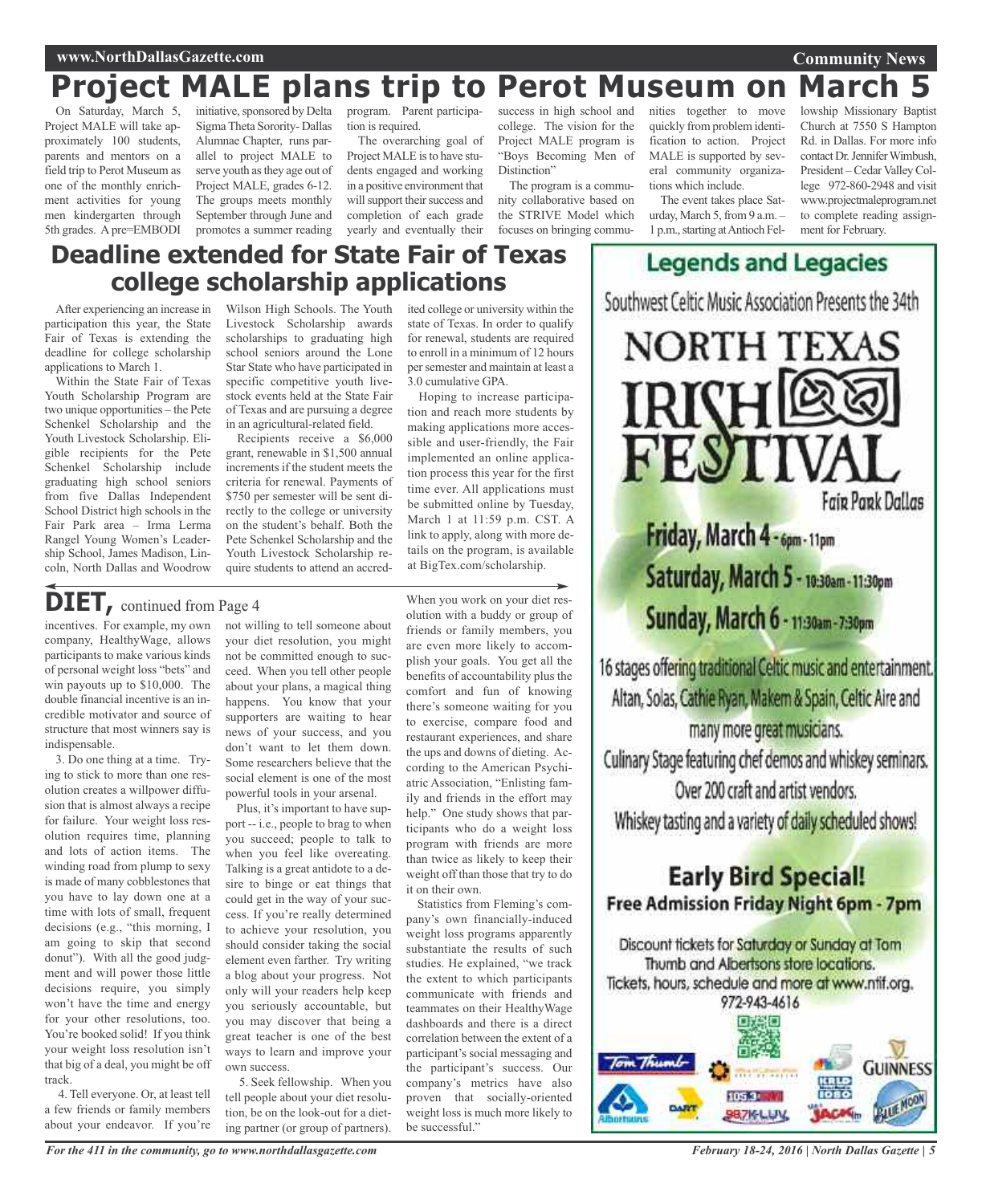# **UNT announcing plans for urban arts graduate degree**

A March 5 event will announce an innovative new program from the University of North Texas — an arts education graduate degree with a concentration in urban arts education studies (UAES).

The program, overseen by UNT's College of Visual Arts and Design, would be the only one of its kind in Texas and one of the few in the country.

"It will become a leader in creative programing in the urban art education field," said Tyson Lewis, associate professor of art education and art history. "We want the program to



*World-renowned installation artist Pepón Osorio (left) and scholar and activist Antonia Darder (right) will speak at a March 5 event to launch the new urban arts education degree at the University of North Texas.*

the relationship between art, education and urban spaces. The gathering will raise awareness about the degree while celebrating the unique and vital work that

become an integral part of the fabric of the vibrant creative life of Dallas." leading arts advocates on

The event will feature activities for the family, informational sessions and a moderated discussion with urban art educators do for Dallas.

"We're going to help teachers think critically about the context of their teaching," Lewis said. "What does the word 'urban' mean? Is the 'urban' a place, a culture, a lifestyle? What are the unique opportunities afforded to art educators working in an urban setting? What are the obstacles?"

Officials are partnering with Dallas ISD in order to build bridges between university research and the lives of urban art teachers, and hope to do so with other

school districts as well. Officials said the area is a good fit for the program because the cities of Dallas and Fort Worth have some of the largest art districts in the nation and a strong community of artists.

"The program is designed to meet a current, significant need within the field of art education that is not being fully addressed," said Peter Hyland, director of The Jo Ann (Jody) & Dr. Charles O. Onstead Institute for Education in the Visual Arts and Design.

Applications will be accepted over the summer. The first classes are sched-

Students will take 30 hours in art education with a concentration in urban arts education studies, and receive an 18-hour graduate academic certificate in urban arts education studies.

uled to start Sept. 10.

The degree is low residency, which means much of the coursework will take place online and teachers will meet with students about once a month at the UNT System offices in Dallas. An intensive one-week summer session on campus will bring in top artists and speakers.

> **AIRLINE CAREERS**

# **Dallas ISD Superintendent announces major expansion of choice school offerings**

Declaring "it's a new day in Dallas ISD," Superintendent Michael Hinojosa announced a major expansion of school choice options for next school year during the February board briefing.

In making the recommendation to trustees, Hinojosa said the district has to act aggressively and think differently to make Dallas ISD the district of choice for Dallas families.

Next year's new choice programs will be launched on new and existing district campuses. The programs proposed for the 2016–2017 school year include:

• 12 two-way elementary dual language programs that provide both Spanish and English instruction to students in the same classroom developing bilingual and biliterate students

• Seven high school collegiate academies that are on the path to becoming Early College High Schools that will offer students the



*A number of new choice schools in Dallas ISD will be launched for the 2016-2017 academic year after a recommendation was made by*

opportunity to earn up to two years of college as part of their high school curriculum

• Expanded Career and Tech Education (CTE) programs at seven high schools to equip students with skills leading to high-wage, highdemand careers

• Three new single-gender schools offering instruction in environments that research shows improve achievement levels as compared with co-ed schools.

Trustee Edwin Flores proposed the district consider grouping neighboring schools within a feeder pat-



*6 | February 18-24, 2016 | North Dallas Gazette*



*Superintendent Michael Hinojosa. (Photo Courtesy: Dallas ISD)*

tern into clusters and offering choice options in at least one of the schools in each cluster. Flores said this strategy would help families avoid having to travel



across town for their student to attend a choice school.

Hinojosa provided trustees the choice school update at Thursday's board briefing as a follow up to last month's adoption of six new student achievement goals, one of which called for making Dallas ISD schools the primary choice for families in the district. Trustees and Hinojosa developed the goals in multiple board workshops where they reviewed district achievement results and other data.



**Remembering Black Dallas P.O. Box 763981**

Get FAA approved maintenance training at campuses coast to coast. Job placement assistance. Financial Aid for qualifying students. Military friendly, Call Aviation Institute of Maintenance 800-481-7894

**Remembering Black Dallas is a non-profit organization that preserves and promotes the African-American life, history, artifacts and culture of Dallas and its surrounding cities. You are invited to our upcoming Black History Events**

**February 17th** Presentation of Remembering Black Dallas and A. Maceo Smith / Main lobby of City Hall, 1500 Marilla with Guest Speaker, Julia Jordan former friend of the late A. Maceo Smith 12:00 Noon, Open to public free of charge **February 20th** Monthly meeting at 12:00, see website/call

for location **February 21st** Worship with us at St. Luke Community UMC at 11:00 service, 6710 E. R.L. Thornton FWY.

**February 24th** Open forum on African-American culture and race issues, First United Methodist Downtown, 1928 Ross Ave, call (469)399-6264 to reserve your seat(s) admission is

free starts at 6:20, George Battles, moderator **February 27th** Historical bus tour of Black Dallas; Departs for the African-American Museum, 3536 Al Lipscomb Way at 10:00 A.M.-3:00 P.M. Tickets \$20 adults/ \$15 for children for

tickets purchase and information call or visit

website www.Rbdallas.com **April 2nd** RBDallas' 1st Annual Scholarship and Awards Banquet/fundraiser at the ThornTree Country Club, at 1:00 / 825 W. Wintergreen Rd., Desoto, Texas 75115. Tickets are \$50 per person. Time 1:00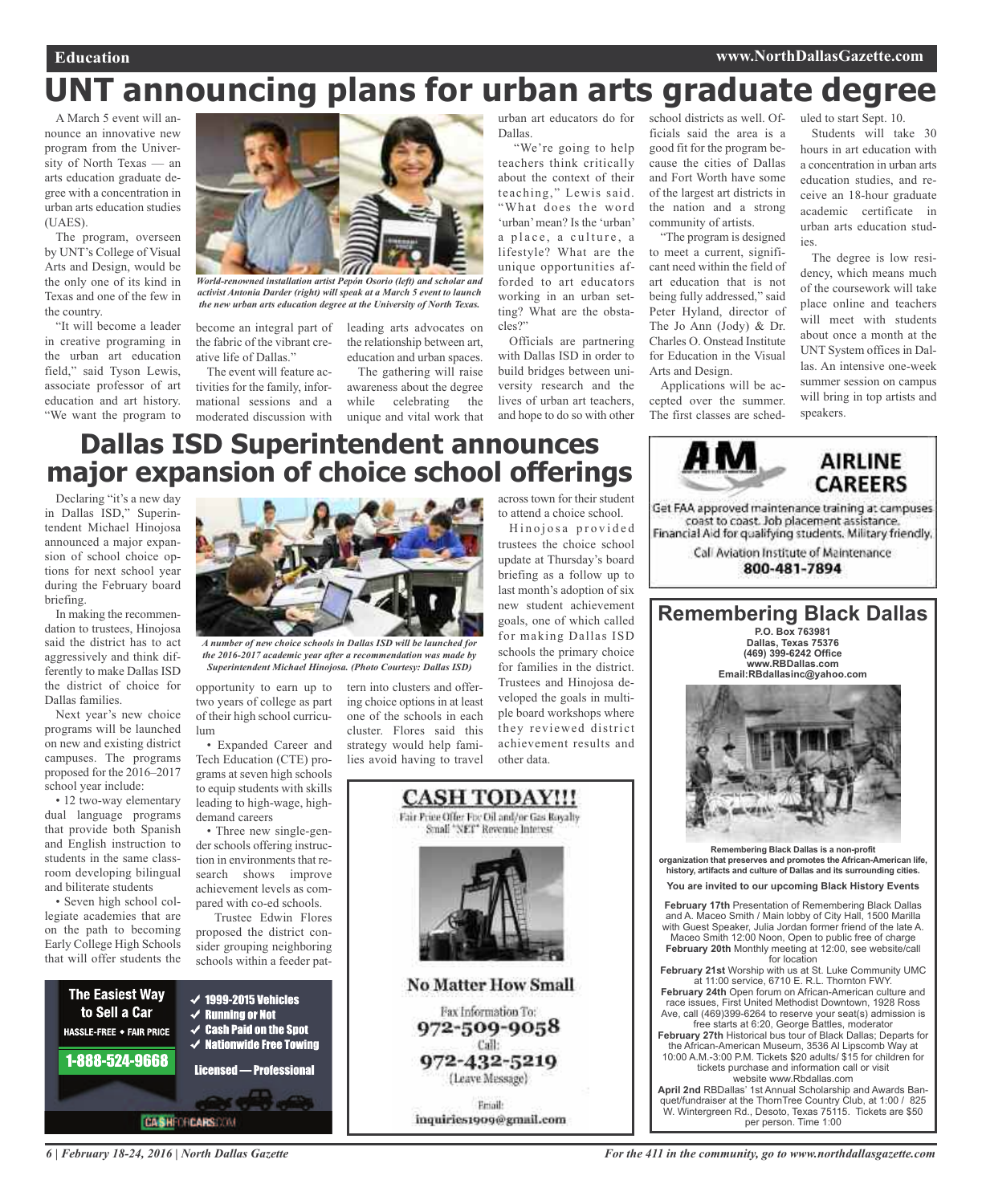#### **www.NorthDallasGazette.com Plano** / **Irving**

# **I**railyies **External Exercises EXEC <b>EXECUTE:** The DISTE **EXECUTE:** The DISTE **EXECUTE:** The DISTE **EXECUTE:** The DISTE **EXECUTE:** The DISTE **EXECUTE:** The DISTE **EXECUTE:** The DISTE **EXECUTE:** The DISTE **EXECUTE:** Th

In its resoundingly successful inaugural year, the North Texas Teen Book Festival featured 53 authors who write young adult and middle grade novels.

Now that the festival is in its second year, the organizing team was searching for ways to improve the festival. Changes included professional workshops for edu c a t o r s , workshops for teens during the

festival, and naturally: more authors.

The 2016 festival boasts a tremendous lineup featuring 75 authors who have combined to publish over 600 novels, graphic novels, and anthologies for teens and tweens. Over 60 percent of these authors have had works featured on Texas state reading lists, and many have been featured on best-selling lists for the *New York Times, USA Today, Publishers Weekly*, and Amazon as well as award lists for the American Library Association, Young Adult Library Services Association, Texas Library Association, School Library Journal, NPR, Goodreads, and many more. Today we'll be spotlighting just a few of our authors.

Victoria Aveyard is 2015's Goodreads Choice Debut Author for her #1 New York Times bestselling debut novel Red Queen. In the world of Red Queen, those with silver blood rule over those with red blood–until red-blood Mare discov-

ers she pos-

sesses a deadly p o w e r that will upset the balance of power. The series continues in the recently released sequel Glass Sword. A film adaptation is cur-

rently in the works with Hollywood star Elizabeth Banks of The Hunger Games and Pitch Perfect in talks to direct.

Holly Black is a best-

selling author o f c o n temporary fantasy novels in both the young adult and middle grade genres. Teen readers will recognize Holly for her Curse Workers trilogy as well as h e r spooky vampire tale The Coldest Girl in Coldtown. Younger fans love both her Spiderwick Chronicles, which was adapted into a film in 2008, and the Magisterium series, which is a collaboration with Cassandra Clare and has been optioned for a film as well.

James Dashner is the author of the #1 New York Times Bestselling series The Maze Runner, which inspired the hit movie franchise. James is also the author of The Mortality Doctrine trilogy, which explores a dangerous virtual world full of hackers and cyberterrorists.

Sarah Dessen is one of the most popular writers for young adults. She is the #1 New York Times bestselling author of many novels for teens such as The Truth About Forever,Along for the Ride, Just Listen, and Dreamland, which have received numerous awards

and rave reviews, and have sold more than nine million copies. Her novels Someone Like You and That Summer were adapted into a film starring Mandy Moore and Allison Janney.

J u l i e Murphy is a rising

star in the young adult writing world. A local to DFW, Julie's second novel Dumplin' is a about a selfproclaimed fat girl who crashes the local beauty pag-

| Complete list of authors to appear |                         |                        |
|------------------------------------|-------------------------|------------------------|
| Adi Alsaid                         | <b>Tessa Gratton</b>    | Natalie C. Parker      |
| Kathi Appelt                       | Claudia Gray            | Mary E. Pearson        |
| <b>Brodi Ashston</b>               | Bethany Hagen           | Cindy Pon              |
| Victoria Aveyard                   | <b>Nathan Hales</b>     | Kristin Rae            |
| <b>Chandler Baker</b>              | Cynthia Hand            | Sarah Rees Brennan     |
| <b>Holly Black</b>                 | <b>Faith Erin Hicks</b> | Marisa Reichardt       |
| Karen Blumenthal                   | Kirsten Hubbard         | <b>Brendan Reichs</b>  |
| Gwenda Bond                        | Varian Johnson          | <b>Beth Revis</b>      |
| Libba Bray                         | Gordon Korman           | Lance Rubin            |
| Jessica Brody                      | Jeramey Kraatz          | Paul Rudnick           |
| Julie Buxbaum                      | Jennifer Latham         | Marie Rutoski          |
| <b>Rachel Caine</b>                | Natalie Lloyd           | Carrie Ryan            |
| Jen Calonita                       | C. Alexander London     | Victoria Scott         |
| Ally Carter                        | Marie Lu                | <b>Ruta Sepetys</b>    |
| Soman Chainani                     | Jonathan Maberry        | Jessica Shea Spotswood |
| Ally Condie                        | Sabrina Mabry           | Adam Silvera           |
| Andrea Cremer                      | D.J. MacHale            | Amy Spalding           |
| James Dashner                      | Mari Mancusi            | Margaret Stohl         |
| Sarah Dessen                       | Jenny Martin            | Elissa Sussman         |
| Christina Diaz Gonzalez            | Jennifer Mathieu        | Jessica Taylor         |
| Kris Dinnison                      | Cammie McGovern         | Janet B. Taylor        |
| Gayle Forman                       | Jodi Meadows            | Teresa Toten           |
| Janet Fox                          | <b>Kory Merritt</b>     | <b>Becky Wallace</b>   |
| Alex Gino                          | Julie Murphy            | Brenna Yavanoff        |
| Lori Goldstein                     | Caragh M. O'Brien       |                        |

eant with the help of her friends and learns how to love herself along the way. Dumplin' received major

critical acclaim and commercialsuccess, hitting #1 on the New York Times bestseller list the week of its release and was optioned for film by Disney before its release.

Ruta Sepetys is the bestselling and award-winning author of historical fiction for teens. Her debut novel Between Shades of Gray was a finalist for the William C.

Morris award for debut books and a nominee for the Carnegie medal, for which her second novel Out of the Easy was nominated as well. A film adaptation for *Between Shades of Gray* is currently in development.

### **Juereta Roberts Smith Remembered**



Juereta Roberts Smith, 76, of Phoenix, AZ departed this life on Feb. 6, 2016. She was born in Little Rock, AR, the daughter of the late William L. Roberts and Margaret Gill Roberts Thomas. She is survived by one son, Malcolm (Mary), of Anthem, AZ, one grandson, Maxwell, one granddaughter, Ella, three brothers, Terrance Roberts (Rita) of Pasadena, CA, William E. Roberts of Pascagoula, MS. Jerome Robert's of Long Beach, CA. Two sisters, Beverly Rhodes (Billy) of Little Rock, AR, Margaret "Lisa" Daniels of Carrollton, TX and a host of nieces, nephews, and cousins. In addition to family, Juereta will be missed, as well, by many dear and cherished friends.

A memorial/celebration service was held on Saturday, Feb. 13, 2016 in Phoenix, AZ. In lieu of flowers, please consider a donation to one of the following charities: The Salvation Army, UNICEF, Doctors Without Borders, St. Mary's Food Bank Alliance, Habitat for Humanity, or C.A.R.E International.

Juereta's accomplishments were many, beginning with graduating as the valedictorian of the Horace Mann High School Class of 1957 in Little Rock, AR. She went on to earn a B.S. degree in nursing from Loma Linda University in California. She worked as a Public Health nurse in the Los Angeles area. Juereta received a Master's Degree in nursing from U.C.L.A. and then taught nursing at the University of Hawaii.

After school, she was hired by the Western State Commission for Higher Education to head a project to improve curricula in the schools of nursing throughout the thirteen western states. After a few years in nursing, Juereta obtained a Law Degree from the University of Colorado, and became associated with the law firm of Holland and Hart in Denver, Colorado.

While in Colorado, she accepted an appointment to work with the Colorado Industrial Commission, and later an appointment as the Director of the Division of Labor in the Colorado State's Department of Labor and Employment.

Juereta relocated to Texas, accepting the opportunity to serve on the national level as the Director of the Dallas Regional Office of the Federal Trade Commission. Later, returning to the private sector, she continued a career in the financial service industry serving as General Counsel to Lakewood Bank & Trust in Dallas, TX. Also, Juereta became a Certified Financial Planner in San Antonio and took special pride in having headed the establishment of USAA's Financial Planning Network, Inc.

She moved to Anthem, AZ, in 2001, and retired as USAA ERISA Counsel in 2003. Shortly after retirement, she became licensed by the Arizona Department of Real Estate, and joined Century 21 Desert Estates. She was accepted in to The MRE Society of the Arizona Association of Realtors.

Juereta enjoyed serving in her community. She was a founding member for both the Anthem Rotary Club and ProMusica Arizona Chorale. She became heavily involved with The Stitches of Love section of the Back to School Clothing and Supply program which serves underprivileged school children throughout Phoenix. One year, Juereta was nominated and awarded the Volunteer of the year award for her service in the community.

Her hobbies included reading, quilting, and spending much time with friends and family. She was admired for her intellect, big heart, inclusive nature, charitable soul, and the difference she made for so many. She will be greatly missed.

> **Juereta Roberts Smith Sunrise - September 4, 1939 Sunset - February 6, 2016**

**Obituary**

For the 411 in the community, go to www.northdallasgazette.com February 18-24, 2016 | North Dallas Gazette | 7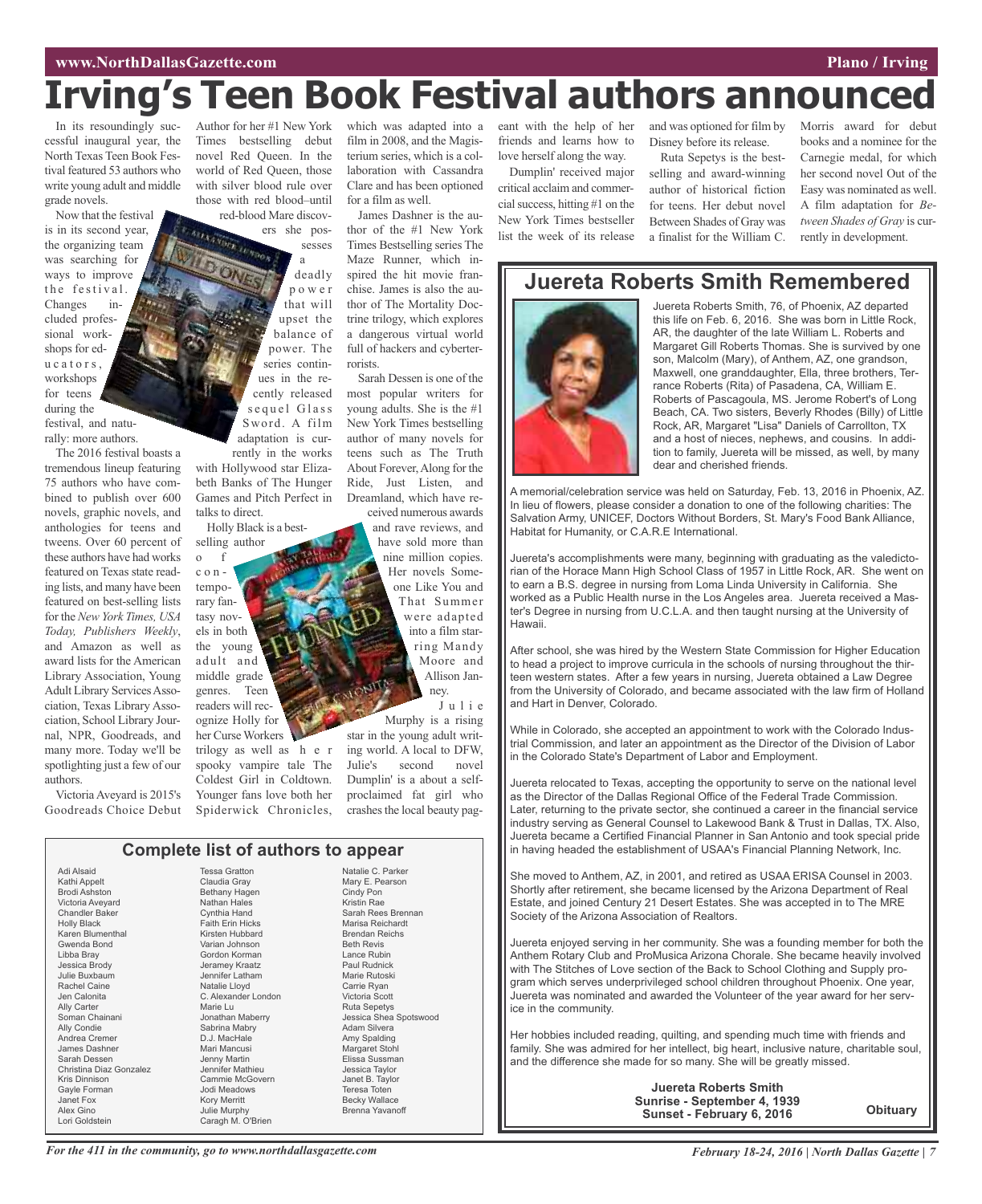# **Lancaster ISD to hold 3rd annual Black History Bowl competition**

The annual Lancaster ISD Black History Bowl Competition will be held Saturday, Feb. 20, 2016 at 9 a.m. at the Lancaster High School Auditorium located at 200 E. Wintergreen Rd. Lancaster, Texas.

The Black History Bowl will feature 14 junior division teams and 10 senior division teams competing in their knowledge of African-American history and culture. In addition to the history bowl competition, 75 students from the Lancaster ISD Fine Arts program will showcase their culturally inspired artwork in the newly added Black History Art Contest.

The student artwork will be on display in the Lancaster High School foyer during the history bowl competition for public view.

The goal of this community event is to increase exposure and raise awareness



of the African American Heritage in the community and schools. The student teams were assigned coaches from their campus in November and have spent the last three months studying facts and learning about African American Culture.

Lancaster ISD employees and community members will serve as judges for the Black History Bowl and Art Show Contest. The top three finishers of both competitions will be awarded

after the final round of the Black History Bowl and will get to participate in a summer history tour field trip sponsored by Lancaster ISD.

"By participating in this event, our students gain knowledge of African American history and culture and insight into the African American involvement in the development of America," Connie Isabell, Lancaster ISD Chief Academic Officer, said. "They sharpen their research

skills, increase their collaboration and communication skills by working on a team and use their creativity and critical thinking skills.

All of these elements help to building self-esteem in our students and provide them with more than a diploma."

Winners of each contest division will also be honored at a reception on Wednesday, February 24, from 6:30 PM - 7:30 PM at the Rocky Crest Museum located inside of J.D. Hall Learning Center at 602 E. Second Street, Lancaster, Texas.

Parents, students and community members are all invited to attend the Black History bowl and art show contest, which is a free family event. For more information, please visit www.lancasterISD.org.

### **Dr. Marguerita Washington, publisher of the Omaha Star died on Feb. 13**

It is with great sadness the *North Dallas Gazette* was sadden to learn a colleague Dr. Marguerita Washington, Publisher of the *Omaha Star* has made her transition. Marguerita passed on Saturday, Feb. 13 at Josie Harper Hospice House in Omaha, Nebraska.

The *Omaha Star* was founded by the late Mildred D. Brown in 1938. She is believed to be the first female, certainly the first African American woman, to start a newspaper in the nation's history. Dr. Marguerita Washington's life and career in education changed upon the death of her aunt, who bequeathed the newspaper to Dr. Washington Over the years Marguerita immediately proved herself as an effective leader for the paper.



Feb. 27, at 11 a.m. at Salem Baptist Church, 3131 Lake St., Omaha, NE 68111. The Mildred D. Brown Memorial Study Center has established a scholarship in Marguerita's name.

In lieu of flowers, donations to the Dr. Marguerita L. Washington scholarship fund may be sent to: The Mildred D. Brown Memorial Study Center c/oAmerican National Bank 3147 Ames Avenue Omaha, NE 68111.Those making donations, should indicate it is for the Marguerita L.Washington scholarship fund on the memo line of the check.

Her memorial service will be held on Saturday, Please Join Garland ISD and

#### **NorthDallasGazette.com features Black History News all month**

Have you visited the *North Dallas Gazette* this month because each day we are spotlighting a different individual from our rich history. For example, so far we have shared:

• The fact the REALinspiration for the iconic cartoon character Betty Boop was a Black jazz singer in Harlem.

Esther Jones was known as "Baby Esther" and performed regularly in the Cotton Club during the 1920s.

• Her name was Emily Morgan, and she was the sweetest little rosebud that Texas ever knew. She was, in fact, the Yellow Rose of Texas.

• Barbara Smith Conrad

was not only an East Texas Songbird but she helped to bring diversity to the University of Texas

• Finally did you know the Barbara Jordan was the first African American Governor of the State of Texas?

Read these stories and much more at NorthDallasGazette.com and choose

# INJURED IN AN ACCIDENT?

Let Us Get You The Help & Money You Deserve

Auto Accidents 18 Wheeler Wrecks Slip & Fall

# (214) 749-0040

We Also Handle Criminal Defense & Wills and Probate

Gina Smith & Associates 2141749-0040



**Free Parsonol Injury Consultation** 

the City of Garland for the 22nd Annual Buyer & Vendor Mixer

#### When:

Thursday March 17, 2016 1:00 pm - 4:00 pm Come and Go

Attendance

#### Where:

Curtie Culvell Center Ballroom. 4999 Nagman Forest

**Blvd** Garland, TX 75040

: Parling, Un Hockson<br>ing Loreanne from<br>spouse Canor Fintennes

**Event Contact**<br>Information:

**Gorfund ISD** Purchasing Dept

This event gives vendors the opportunity to much and learn how to do business with the procurement personnel of local vabite sector organizations and husiness support agencies in a face-to-face environment.

#### Event Hosted by:

Garland Independent School District

City of Garland

City of Frisco

City of Plano

DFW Minority Supplier Development Council

Mesquite Independent School District

Dallas Independent School Discrict

Richardson Independent School District-

Plano Independent School District

Garland Chamber of Commerce

Jacobs Project Management Company

*8 | February 18-24, 2016 | North Dallas Gazette*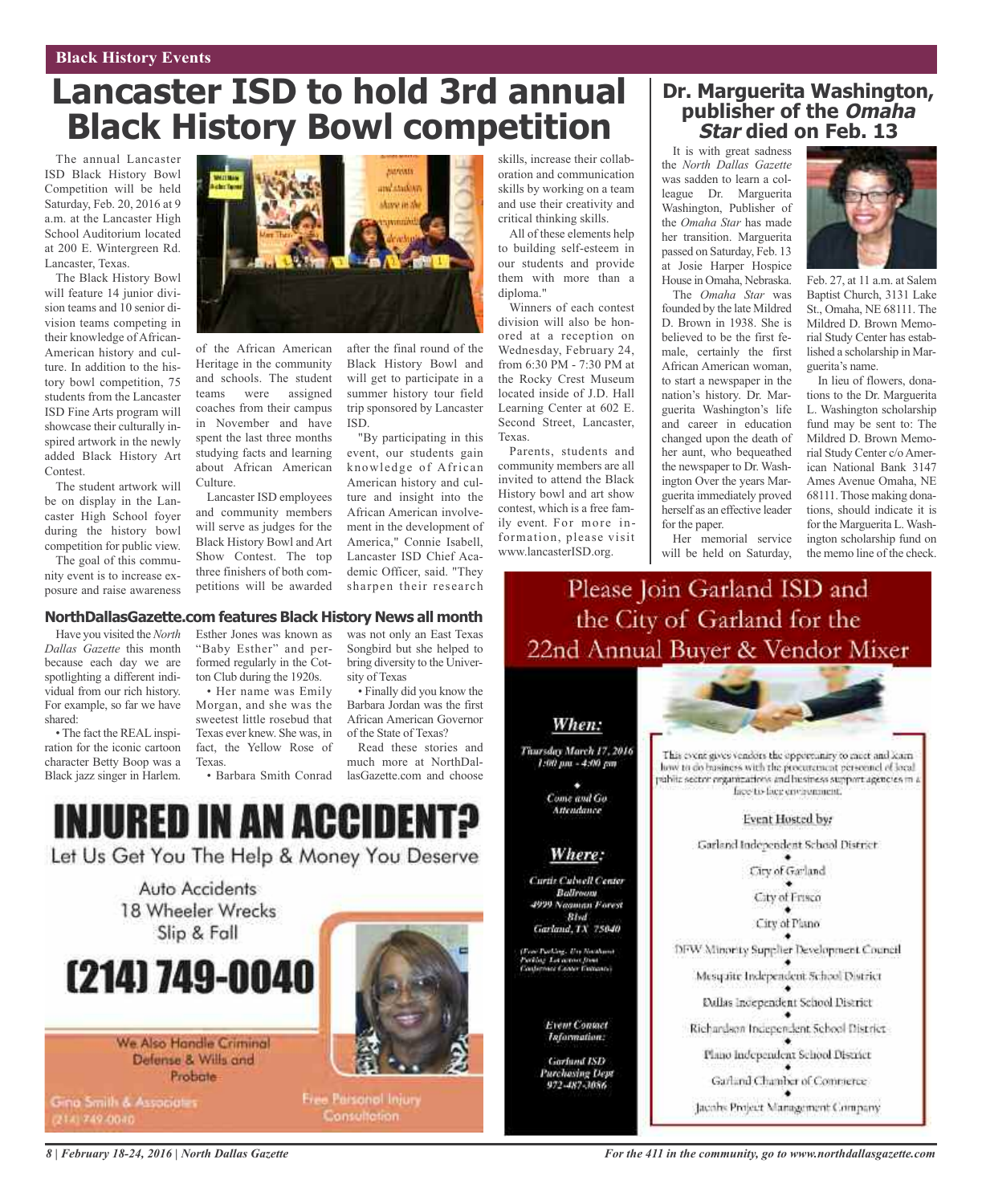# **Celebrities talk diversity at 47th Annual NAACP Image Awards**

By Amen Oyiboke Special to the NNPA News Wire from the Los Angeles Sentinel

The 47th annual NAACP Image Awards was a hit at the Pasadena Civic Auditorium in Pasadena, Calif., as Black entertainers showed their support for one another and the show, while some expressed concerns over the lack of diversity in other major award shows like the Academy Awards.

"I think it's very unfortunate that we are not included more often in the Oscars. Whether to boycott it or not that's up to each individual's discretion," said Andra Fuller, star of TV One's "Here We Go Again." "The boycott will bring awareness. If you want us to be at your award shows, then recognize us."

The Image Awards honor the achievements of African Americans in television, music, literature and film. ABC's "black-ish" star Anthony Anderson hosted the show, opening with a "Straight Outta Compton" rap performance spoof that talked about the lack of di-



*Entertainment Tonight's Nichelle Turner interviews the cast and producer of ABC'S "black-ish." Cast members (l-r) Laurence Fishburne, Marcus Scribner, Tracee Ellis Ross, Yara Shahidi, Marsai Martin and Miles Brown. (Mesiyah McGinnis/Los Angeles Sentinel)*

versity in this year's award season.

"Hollywood needs to know that this is what diversity is supposed to look like," Anderson said after his performance.

Since 1967, the Image Awards has celebrated "outstanding achievements and performances of people of color in the arts, as well as those individuals or groups who promote social justice through their creative endeavors," according to the NAACP website.

BLSHOP ARTS<br>THEATRE CENTER

Will Smith and Jada Pinkett Smith attended the Image Awards after publicly announcing that they would not attend the Academy Awards due to the lack of diversity. After the Smiths and director Spike Lee announced their plans to skip the Oscars this year, several actors of color have been more vocal about their views on diversity in Hollywood.

"We don't need to ask for acceptance from anyone," said "Empire" star Taraji P.

**DOWN FOR #THE COUNT** 

**ONE-ACT FESTIVAL FEBRUARY 26-MARCH6** 

All Scats \$10 Preview Night (Feb 25)

Six Women, Six Plays, Six Nights of Incredible Theatre

**Celebrating female voices** in American theatre

Participating playwrights include: "Phenom," regional premiere by Charlayne Woodard

"Maya Baktum El Embral" by Maria Patrica Urbina "Breathing Room" by Vicki Caroline Cheatwood "A Thing Of Beauty" by Ruth Cantrell

"Turndown Service" by Sharai Bohannon "Occupy Hallmark" by Cassie M. Seinuk

GROUP DISCOUNTS AVAILABLE. Call (314) 948-9716 x305.

Henson when she received her award for outstanding actress in a drama series. "We are enough, we've

See IMAGE, Page 10

*Iconic vocalist Rihanna is set to appear in Dallas on March 6. (Photo: Wikimedia)*

# **Rihanna hits the stage in Dallas on March 6**

Global superstar, on Sunday, March 6. Grammy Award-winner and multi-platinum selling artist, Rihanna, announced recently THE ANTI WORLD TOUR. The tour, produced by Live Nation, will come to the American Airlines Center

Samsung is the present-

ing partner on the North American leg of the tour, while PUMA is a supporting partner.

Travis Scott will be the special guest on North American dates.





Obie Award Winner & Tony Nom

**Charlayne Woodard** 

*NDG Entertainment Ticket Giveaway!!! Visit us on Facebook to win tickets Down For*<br>#TheCount @ Bishop Arts Theatre Center.

*Do you have an upcoming event? Contact NDG Entertainment at jbrewer@northdallasgazette.com*

*February 18-24, 2016 | North Dallas Gazette | 9*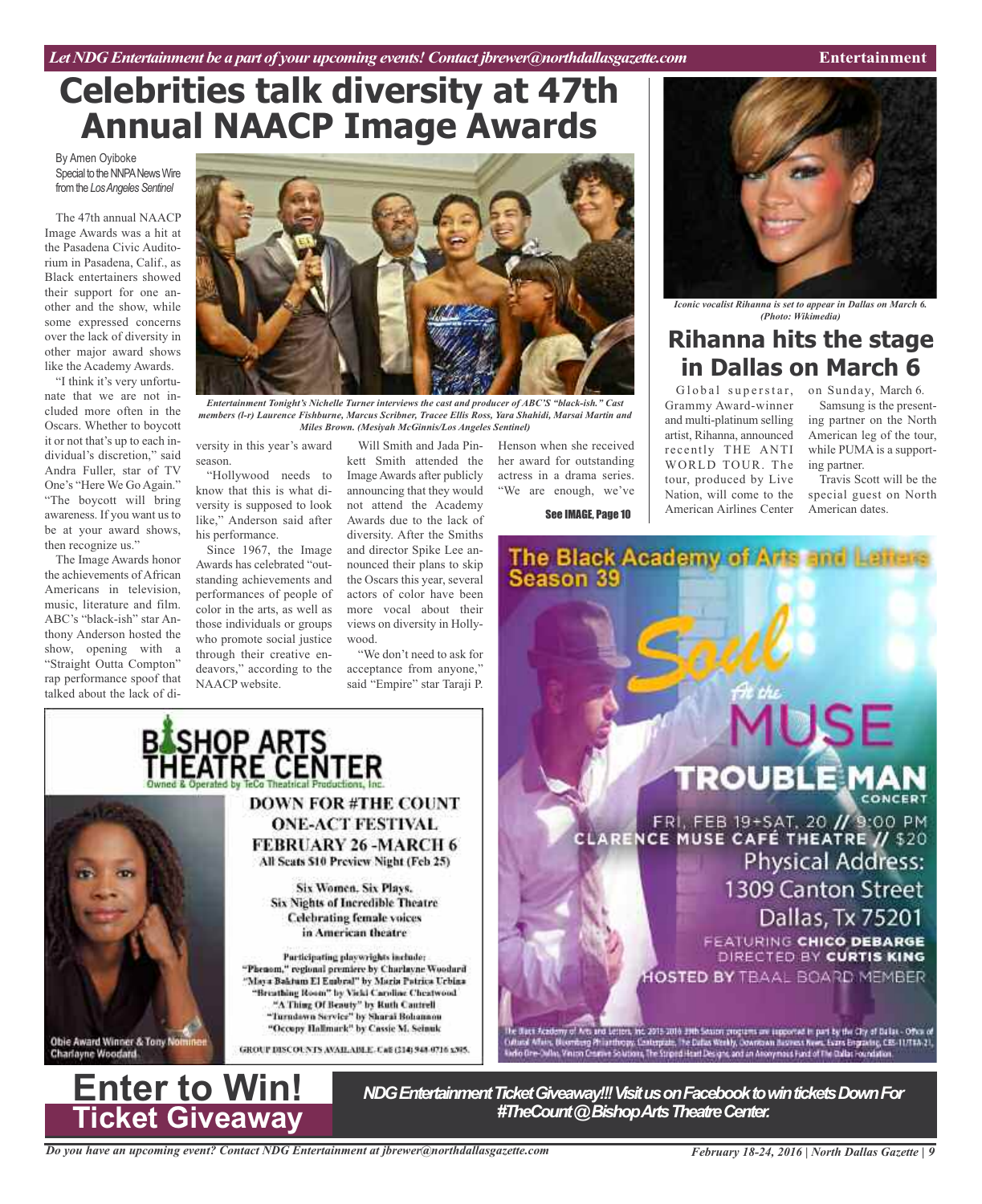## **Win tickets to the Down For #TheCount play festival**

TeCo Theatrical Productions, Inc. is kicking off its inaugural Down For #The-Count play festival that gives a platform to female voices. Production dates are Feb. 26 – March 6 at 7:30 p.m. nightly for two consecutive weekends with a preview night on Thursday, Feb. 25 at the BishopArts Theatre Center. NDG Readers can win tickets to the upcoming event by visiting our Facebook page for a chance to win tickets for two!

The event was inspired by the Dramatists Guild of

America and Lilly Awards' study on the underrepresentation of women voices on America stages. Down For #TheCount will feature notable national and local playwrights including two-time Obie award winner and Tony award nominee Charlayne Woodard. The selection process was by invitation only. Following is the lineup:

• Charlayne Woodard's "Phenom," a regional premiere.

• Vicki Caroline Cheat wood's" Breathing Room,"

premiered Off-Broadway in "Cowgirl Chronicles" in Six Figures Theatre Company's Artists ofTomorrow Series at the West End Theater.

• Patricia Urbina's "Maya Baktun El Umbral," depicts a hoarding, polluting, greedridden humanity out of control.

• Ruth Cantrell's "AThing Of Beauty," a mother diagnosed with breast cancer uses unorthodox methods to reach out to her daughter.

• Cassie M. Seinuk's "Occupy Hallmark," winner of the National 10-Minute Play

Festival at the Kennedy Center in 2015.

• Sharai Bohannon's "Turndown Service," a modern farce about friendship, romantic relationships, and how we let fear and insecurity turn us into less pleasant versions of ourselves.

Ticket prices are \$18 – \$30 and can be purchased by calling the box office at (214) 948-0716 or visiting our website at www.bishopartstheatre.org. Press tickets are available on opening night, Friday, Feb. 26 at 7:30 p.m.



*Obie Award Winner Charlayne Woodard has a play appearing in the Down for #TheCount festival!*

# **Garland Summer Musicals announces auditions for 2016 season**

The Garland Summer Musicals auditions for its 34th season will be held March 19-20 at the Granville Arts Center in Downtown Garland. The season will open with the Broadway and film classic Fiddler on the Roof, playing June 17-26. Following Fiddler on the Roof will be the new Gershwin Broadway blockbuster Nice Work If You Can Get It, playing July 22-31.

Both productions will be under the helm of former New York Director Buff

Shurr, who is returning for his 34th season. Patty Granville is the Producer.

To make your appointment to audition, call 972-205- 2790. Audition times range from 9:30 a.m. to 10 p.m. on Saturday, March 19, and 7 p.m. to 10 p.m. on Sunday, March 20.

The Dance Call will be Sunday, March 20 from 1 p.m. to 5 p.m.

Paula Morelan and Julie Russell Stanley will be the Choreographers for Fiddler on the Roof. Kelly McCain

will be the Choreographer for Nice Work IfYou Can Get It. Mark Mullino will be the Music Director for Fiddler on the Roof, and Scott Eckert will be the Conductor for Nice Work IfYou Can Get It.

Rodney Dobbs will design the Fiddler on the Roof set, and KellyCox will design the sets for Nice Work If You Can Get It. Other staff for the 2016 Season include: Lighting Design by Susan White;

Stage Management by Morgan Beach; Costumes by Michael Robinson and Suzi

Perfect Guy."

been enough and we always **IMAGE,** continued from Page <sup>9</sup>

will be enough." Creed actor Michael B.

Jordan went home with two awards for outstanding actor in a motion picture and entertainer of the year. "Straight Outta Compton" received an award for outstanding motion picture.

Both films were snubbed during the nomination process for the Academy Awards.

"I'm excited to have the NAACP Image Awards to recognize African American artist and talent. But, it doesn't say to me that we don't have a role or place at the Oscars. We're not mutually exclusive. We can be here tonight celebrating each other and we can be there on the [February] 28th," said attorney Areva Martin.

Actress Sheryl Lee Ralph noted the importance of viewing African Americanbranded award shows in the same light of shows like the Academy Awards.

"We shouldn't look to others to validate how wonderful and beautiful we are," Ralph said. "I am a great actress and I've been in the game for a long time. Remember, we weren't always celebrated by others that's why we created shows like this."

The show paid great attention to those in entertainment and public service. Sanaa Lathan received the award for best actress in a motion picture for her role in "The

Pastor Jamal Bryant, Jussie Smollett of the hit show "Empire," activist group Concerned Student Collective 1950 at the University of Missouri at Columbia, and five other recipients received the NAACP Chairman's Award, which honors those with distinguished public service.

The ceremony also featured performances by Smollett, singer Alice Smith and Grammy Award-winning artist John Legend, who received the NAACP President's Award for his philanthropy.

John Legend said that, "Despite the daunting problems, I am hopeful that our generation will demand and achieve radical change in our lifetime."

Shankle with the Dallas Costume Shoppe; Sound Design by Tyler Payne. The Master Carpenter will be Joe Murdock.

Special college credit in the form of scholarships will

be available through Eastfield College for anyone cast in the shows, or wishing to do technical work behind the scenes. For further information, call 972-205-2790.

All performances will be

held in the Brownlee Auditorium of the Granville Arts Center, 300 N. Fifth Street in Downtown Garland. For ticket information, call the Granville Arts Center Box Office at 972-205-2790.



Jazz Appreciation Educational Youth Workshop<br>Saturday, March 12 , 2016 3: 12pm<br>Clavence Muse Cafe Theatre<br>Admission Pay What You Can

**Dallas Convention Center Theater Complex**<br>1,109 Cauton Street | Dallas, TX 75201

To purchase tickets, call the TBAAL Box Office at 214-743-2400<br>Not a TBAAL Member? Receive a Member Today! Call 114-743-2441.



*NDG Entertainment Ticket Giveaway!!! Visit us on Facebook to win tickets to the Casino Party Bus & Jazz Weekend w/ Will Downing.*

*10 | February 18-24, 2016 | North Dallas Gazette*

*Do you have an upcoming event? Contact NDG Entertainment at jbrewer@northdallasgazette.com*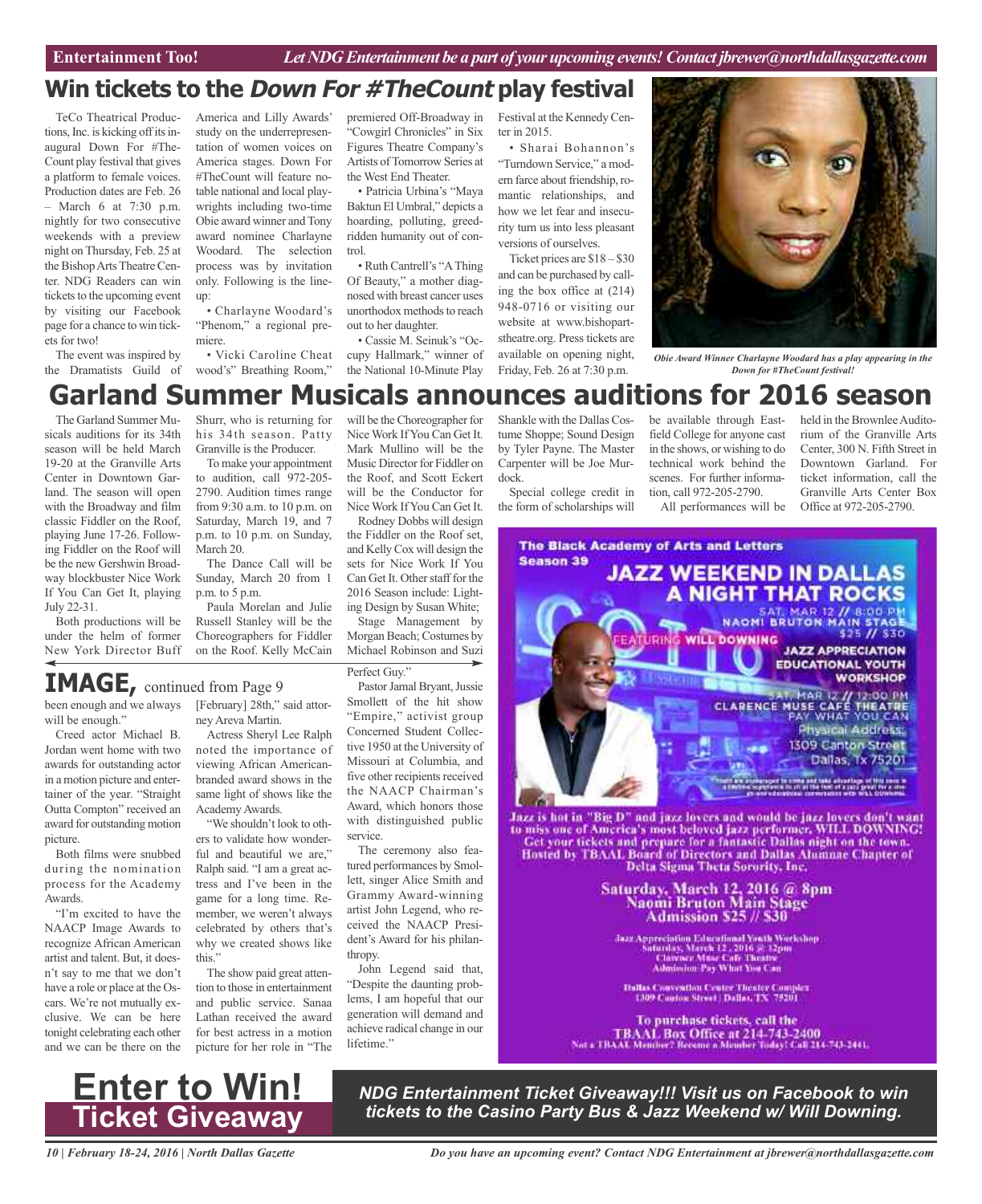#### **Market Place**

# **Five reasons predictive analytics make or break a CRM system**

#### By Lang Smith

Just what exactly is predictive analysis? Simply put, it's the ability to more precisely predict a customer's future spending based on their past behaviors. Of course, there's no way to actually predict the future but predictive analysis can give companies invaluable insight that can

make or break a CRM system. If you're not using predictive analytics, your current CRM system is likely falling short in several areas. Here's why:

**1. Forecasting Likely Customer Behaviors**

There's an old saying in sales: "buyers are liars." Unfortunately, salespeople are forced to enter notes based on what the customer

**PAST,** continued from Page <sup>1</sup>

month for various presentations having to do with local history of interest to African American culture. In addition, Keaton often conducts tours of the historic landmarks in the area.

"I've had people come from all over the world," Keaton says of his tour groups. "Often there'll be families in town when someone is getting married or something, but I've also had an entire bus full of people from Africa take the tour."

Keaton attracts new members and tour clients from his website  $(www.rbdallas.com),$ through his Facebook page and by word of mouth as people begin to take more interest in Dallas'earlyAfrican American community.

The church being central to the early black culture in North Texas, there are other historic houses of worship in the vicinity. Near Anne Frank Elementary, completely surrounded by upscale North Dallas homes, White Rock Chapel still sits, and is still attended by a small congregation. Most of the original congregation moved to become what is now Christian Chapel C.M.E., Temple of Faith at 14120 Noel Rd.

White Rock was another settlement of former slaves from the Coit, Caruth and Obier plantations, and the first church was established in 1884. Though hidden by large homes, White Rock Creek still flows just down the hill from the church.

Keaton pulls his car to a

small drive that dead-ends between two private homes.

"There used to be a bridge here," Keaton recalls. "This is where people would cross the creek to get to the cemetery. The original church was on the other side, but then they had a flood. Some people died and they moved the church over to this side to higher ground."

For Keaton, these are more than just historic sites and remnants of a culture he hopes to keep alive; this is the landscape of his youth, now mostly hidden by modern structures.

Leaving the chapel, he weaves through a maze of city streets, working his way around to the other side of the creek. There, he drives towards what seems like a small service alley behind a sprawling apartment complex. But the small alley keeps going, behind apartments, up a hill, and finally to a gate that opens between wooden fencing.

tells them. Besides these basic notes that are often unreliable, it's almost impossible for a CRM system to determine a consumer's actual behavior. However, predictive analytics software comes with a certain level of assumptions. In this case, the assumption is the future will continue to be like the past. Often, however, behaviors

Inside is the White Rock Garden of Memories Cemetery. The vast majority of the graves there belong to old black Dallas families, though there is a very small section of white families buried in the back section. Keaton explains that it was originally a white cemetery, but that black families purchased the land next to it, and then expanded their lot at a later

change. That's why it's critical to have a system that can not only change with your customers but also learn and adapt to their new actions to make predictive calculations based on the past, present and future behaviors.

**2. Enhancing Customer Relationships** It's very difficult to build a true customer relation-

date. Headstones dating back to the 19th century are abundant throughout.

Keaton's own family is buried there, and while telling the story he steals a few moments to clear off the brush that is encroaching on the tombstones of family members. Though the towering tops of massive apartment developments jut out above the wooden fence in almost all directions, the graveyard itself seems to keep a grip on a time when the area was rural, and the pace of life a bit slower.

Leaving the site, Keaton continues to tell the stories of even more areas of what is now one big city, each nowneighborhood with a past as a community and an origin ship if you have no way of accessing and analyzing their prior behavior with your company. Unfortunately, a CRM system cannot automatically track customer actions. It relies heavily on manual human interaction and cultivation relying heavily on the accuracy of a salesperson's notes, which are often less

for many of the families who still live in Dallas today. If a person stands atop the high LBJ/Tollway overpass, looking out across the North Dallas horizon, they would see an endless vista carpeted by large brick homes, condos and apartment buildings … but there are holes in the carpet where history can still shine through, and if you know where to look, remnants of Dallas' original African American communities still stand as a testament to the lives that were lived as one of Texas' largest cities

than desirable. The most

common use of predictive analytics is, in fact, to increase and improve customer relationships. The better you know your customer, the more sales you can ultimately make. Using sophisticated algorithms to reveal how your customer behaves allows you to also better communicate with

#### See CRM, Page 13

moved slowly toward a new social order.

If you don't know where to look, call Keaton, and he'll be happy to show you.

**Drivers: CDL-A** Owner Op's. Earn great money. Round trip Dedicated Lanes Texas to Tennessee. Home 2- Days a week. **855-971-8526**

Policy of Non-Discrimination **TMM The Missing Man, Incorporated**

TMM The Missing Man, Incorporated shall recruit and admit individuals of any race, color or ethnic origin to all rights, privileges, programs and activities. The Corporation shall not discriminate on the basis of race, color, national or ethnic origin to the administration of the educational policies, sports programs, and other administered programs.

The Corporation shall not discriminate on the basis of race, color, national or ethnic origin in the employment of its personnel.

#### Investors Liquidation Sale: **Laurel Land Cemetery Burial Plot For Sale (one space) Section # 3, Space # 15, Lot # 20**



Laurel Land Cemetery charges for cost of single Plot: \$3995.00 Discount Amount, if you act right away: <\$1745.00> (your savings) Your Cost: \$2250.00

**Call Today! 972.432.5219** (leave message,if no answer)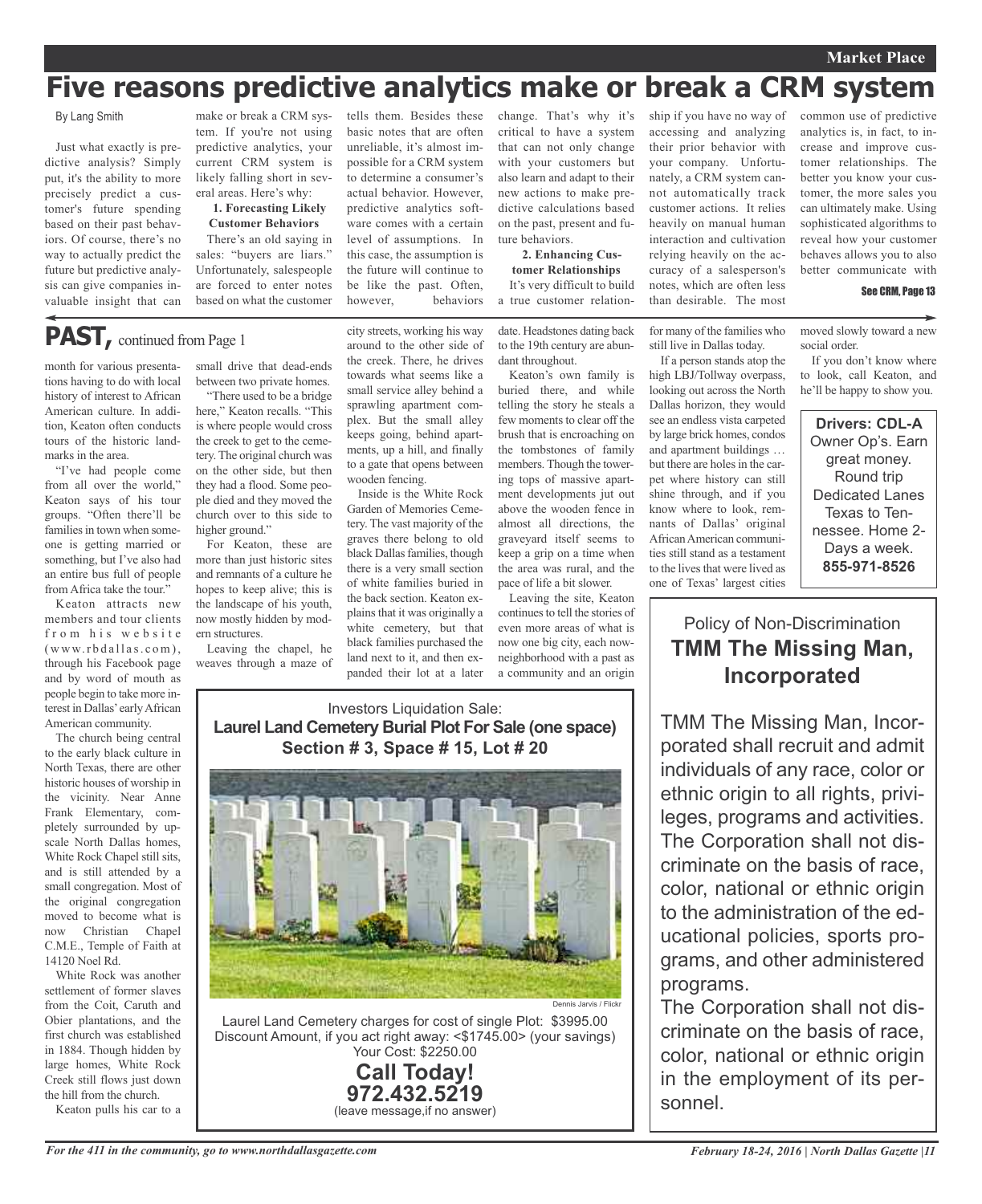## **TxDOT opens doors to local school girls to inspire careers in transportation**

Few of the girls from Dallas' Irma Lerma Rangel Young Women's Leadership School can drive on TxDOT roads, but that doesn't mean that someday they won't help build them. This week the Texas Department of Transportation (TxDOT) Dallas District will open its doors to 21 young, female students to inspire them to learn more about career opportunities in transportation.

Students will receive an agency overview, tour the facility and learn about TxDOT's engineering assistance program and the distracted driving simulator. They will also hear from a transportation careers panel.

The students participate the Greater Dallas/Fort Worth Chapter of Women's Transportation Seminar (WTS) Transportation YOU program. Transportation YOU is a hands-on, interactive, mentoring program that offers young girls ages



13-18 an introduction to a wide variety of transportation-related careers. Participants build leadership skills and self confidence, while growing their knowledge of transportation as an exciting and rewarding career. The program was founded by WTS to help increase the number of women in the traditionally male-dominated fields of the transportation industry.

The Feb. 18 TxDOT tour is the first of several planned events for Rangel School students in 2016. In December 2015, participants learned about the Horseshoe Project, the massive highway construction project dedicated to improving traffic flow through the heart of downtown Dallas.

Transportation YOU student Karen Devora said the December tour gave her insight on the immense amount of work a major highway improvement project requires and the roles that women can play in such projects. Classmate Brenda Castaneda said she is now considering a career as an engineer because of that experience.

To learn more about WTS and the Transportation YOU Stem Program, please visit www.wtsinternational.org/greaterdallas/tran sportation-you/.



### **Same Day Move-In • GREAT Location!! (Dallas)**

STOP PAYING SO MANY FEES! Our rent is FULL SERVICE. We pay for utilities – electricity, heating, air conditioning, and janitorial services … it's all included! No "Plus-E"– No "CAM."NO PERSONAL OR BUSINESS FINANCIAL HISTORY REQUIRED! GREAT DEALS ON ONE-ROOM SUITES! --- STOP PAYING TOO MUCH RENT! (Just North of Downtown Dallas)

• Surveillance Camera • No Application or Application Fees • Five-Page lease - Short & Simple • Extremely Competitive Rates • Same-Day Move-In • Flexible Lease Terms • On-site Management, Maintenance, Leasing and Space Planning • Ample, Convenient Parking • No Credit Check • Beautiful Glass & architecturally unique Building! **Rent Starting at \$199 per month (9.99/sq.ft.)**

Office / Medical Space 1327 Empire Central (@ I-35 Stemmons Freeway) Dallas, TX 75247 (972) 432-5219

# CADNET/NORTH DALLAS GAZETTE **National and Local Classified Advertising Network**

To advertise call 972-509-9049 Email (ad for quote) opportunity@northdallasgazette.com

#### **Adoption**

Do not run in Illinois. Florida and Canada PREGNANT? Adoption is a loving choice for Unplanned Pregnancy. Call Andrea 866- 236-7638 (24/7) for adoption information/profile; view loving couples at w w w. A N A a d o p tions.com. Financial line Assistance Available.

Health & Fitness VIAGRA 100MG

and CIALIS 20mg! 50 Pills \$99.00 FREE Shipping! 100% guaranteed. CALL NOW! 1-866- 312-6061 VIAGRA 100mg,

CIALIS 20mg. 50 tabs \$90 includes FREE SHIPPING. 1- 888-836-0780 or www.metromeds.on-

**Miscellaneous** 

from \$15/mo - qualifying service. Limited Time Offer. Plus, get a FREE \$300 Gift Card. Call 8 5 5 - 4 0 7 - 0 7 9 6 Today!

Make a Connection. Real People, Flirty Chat. Meet singles right now! Call LiveLinks. Try it FREE. Call NOW: 1- 888-909-9905 18+.

Lower Your TV, In-AVIATION Grads ternet & Phone Bill!!! work with JetBlue, Get Fast Internet Boeing, Delta and Wants to purchase Code: Cashnow!

others- start here with hands on training for FAA certification. Financial aid if Box 13557 Denver, qualified. Call Aviation Institute of Maintenance 866-453- WANT CASH FOR 6204

#### Wanted to Buy

CASH PAID- up to \$25/Box for unexpired, sealed D I A B E T I C TEST STRIPS. 1- DAYPAYMENT.1- 800-371-1136

minerals and other oil and gas interests. Send details to P.O. Co. 80201

EXTRA DIABETIC TEST STRIPS? I Pay Top Dollar Since 2005! 1 Day Fast Payment Guaranteed Up To \$60 Per Box! Free Shipping. www.Cashnowoffer.com or 888-210-5233. Get Extra \$10: Use Offer *more information.*

*ADVERTISE to 10 M i l l i o n H o m e s across the USA! Place your ad in over 140 community newspapers, with circulation totaling over 10 million homes. Contact Independent Free Papers of America IFPA at danielleburnett-ifpa@live.com or visit our website cadnetads.com for*

Reader Advisory: the National Trade Association we belong to has purchased the following classifieds. Determining the value of their service or product is advised by this publication. In order to avoid misunderstandings, s vertisers do not offer employment but rather supply the readers with manuals, directories and other materials designed to help their clients establish mail order selling and other businesses at home. Under NO circumstance send any money in advance or give the client your checking, license ID, or credit card numbers. Also beware of ads that claim to guarantee loans regardless of credit and note that if a credit repair company does business o phone it is illegal to request any money before delivering its service. All funds are based in US dollars. 800 numbers may or may not reach Canada.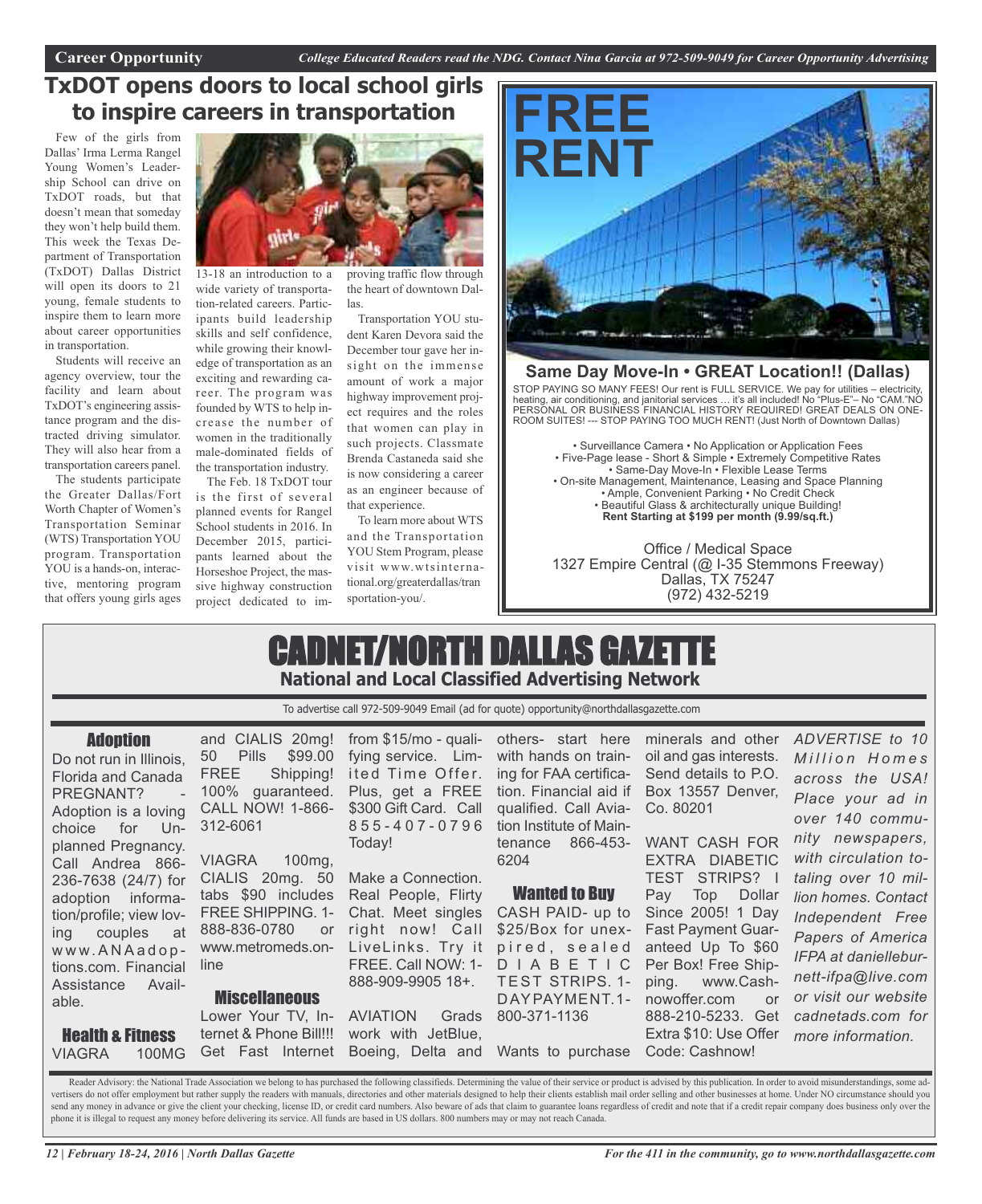#### *On a quest for qualified candidates? Contact Nina Garcia at 972-509-9049* **Career Opportunity**

# **CREDIT,** continued from Page <sup>11</sup>

your customer. For instance, isn't it nice to hear your name when you walk in to your local coffee shop? Isn't it nice that they already know what you're drinking without you saying anything? On a larger scale, this is how predictive analytics enhance a company's sales efforts. Many direct marketers have it figured it out, sending you offers in the mail that you are likely to actually want as opposed to the ones you consider junk. This is all done with predictive analytics. And, another great thing about predictive analytics data is that it doesn't have to be "big" at all. In fact, sometimes the data can be just a small concentrated section of just a few hundred actions.

#### **3. Maximizing Marketing Budget ROI**

If you're like most companies and have an actual marketing budget, however big or small, it's best to first make sure the audience you're targeting actually wants what you're selling. On its best day, a CRM system can only give you an educated guess. If you want to maximize your marketing dollars, solely using a CRM platform to determine the best suited marketing audience is not the best direction. But, with predictive analytics, you

can maximize your return on investment no matter the budget. For example, if you seek to spend \$10,000 on a campaign for delivery to 10,000 customers or prospects, predictive analytics will curate that audience to deliver your message to 10,000 consumers that specifically want what you're offering at the time. Conversely, CRM solutions alone have very limited filters that prevent a business owner from drilldown targeting the correct audience and, as a result, are undermining their ROI with opportunity loss.

#### **4. Allowing**

**Data-Driven Decisions** The core success benchmark of any company is its numbers. A CRM system cannot show you exact sales numbers broken down by each individual customer over time with any ease. A significant amount of training is usually involved in trying to properly access and formulate these tasks. This often requires a lot of time, which means less time spent making actual sales. Fortunately, good predictive analytics software will allow you to specifically identify where all your money is being made and where the areas of your business are lacking. It should also be able to pro-

# **SUBURBS,** continued from Page <sup>3</sup>

ment options available in Gloucester.

Irreparable damage was done to the African American community, especially the inner city community, because of the draconian and racist "War on Drugs." Now, because the face of addiction has changed, so has public policy, and treatment options are preferred to incarceration options. Even as today's addicts are being treated more humanely, where is the compassion for the addicts of two decades ago, many who remain incarcerated? President Obama's efforts to pardon nonviolent drug offenders are a step in the right direction toward repairing individual lives. Is there a step our nation might take to repair the lives of these individuals and their communities?

*Julianne Malveaux is an author, economist and Founder of Economic Education. Her latest book "Are We Better Off? Race, Obama and Public Policy" is available to order at www.juliannemalveaux.com.*

vide you with a specific customer spending list based on what you're asking for. Adept systems can actually categorize all your customer spending and break it down for you in an easy to read format that allows you to properly make future predictions.

#### **5. Formulating Offer Intelligence**

Unlike a predictive analytics platform, CRM systems cannot recommend specific offers that are unique to customer spending habits. This is a huge downside in my opinion. It is very difficult to maintain and engage repeat customers without knowing what they want. CRM solutions are mainly a lead management system but, let's be honest, who wants leads when you can have buyers? Predictive analytics not only analyze customer actions and habits but also "learns" as it goes. For instance, when an online offer is sent out to customers, or even different

#### **Statewide African American Press\Association is seeking a statewide sales representative.**

The Texas Publishers Association is seeking a statewide sales representative to

represent the overall sales objective for the organization. Individual must have a proven sales track record with local and regional sales strategies.

Also the individual must be:

- A self-starter
- Have excellent written and verbal communication skills
- A visionary
- Professional
- 

• Have excellent organizational skills Previous advertising agency and direct sales experience a plus. Position is commission based.

Serious inquiries only. **Please email resume to inquiries1909@gmail.com or leave a message for the position at 972-432-5219.**

offers sent to varying customer segments, a predictive analytics platform can tell you who opened a particular offer, who clicked through on that offer, who redeemed that offer and, when they did, how much that customer spent—including any upsells. The data can also be finely filtered down further to key metrics like which date and day of the week a customer redeemed a particular offer. With the rich data predictive analytics provides, customers can be sent highly meaningful offers tailored specifically to their needs and, as a result, companies can more readily build stronger customer relationships that bolster the bottom line.

Lack of quality data is usually the greatest barrier a sales-driven organization can face when deciding to implement predictive analytics. Getting the most out of a predictive analytics platform requires there is actually available data on



for you to automatically create unique profiles of your individual customers. With this weapon in your proverbial sales arsenal, prepare to grow your sales revenue and overall company profitability in kind.

*Lang Smith is the founder of Cloud Signalytics—a first-of-its-kind predictive intelligence software platform helping major franchise auto dealerships create highly precise, individualized customer profiles to maximize sales. He may be reached online at www.cloudsignalytics.com.*

**Attention Suppliers of Goods, Services and Construction Review Competitive Opportunities at www.bidsync.com www.garlandpurchasing.com 972-205-2415 IRVING** 

**GARLAND** 

#### **CURRENTLY REGISTERING FOR UPCOMING FIRE PREVENTION SPECIALIST EXAM**

#### **REGISTER NOW!**

- Competitive wages
- Array of benefits
- Education incentive pay • ...and more
	-

Minimum requirements include:

- HS Diploma or GED
- 21 to 35 years of age • U.S. Citizen

### *Register online at www.cityofirving.org*

*The City of Irving does not discriminate on the basis of race, sex, religion, age or disability in employment or the provision of services.*

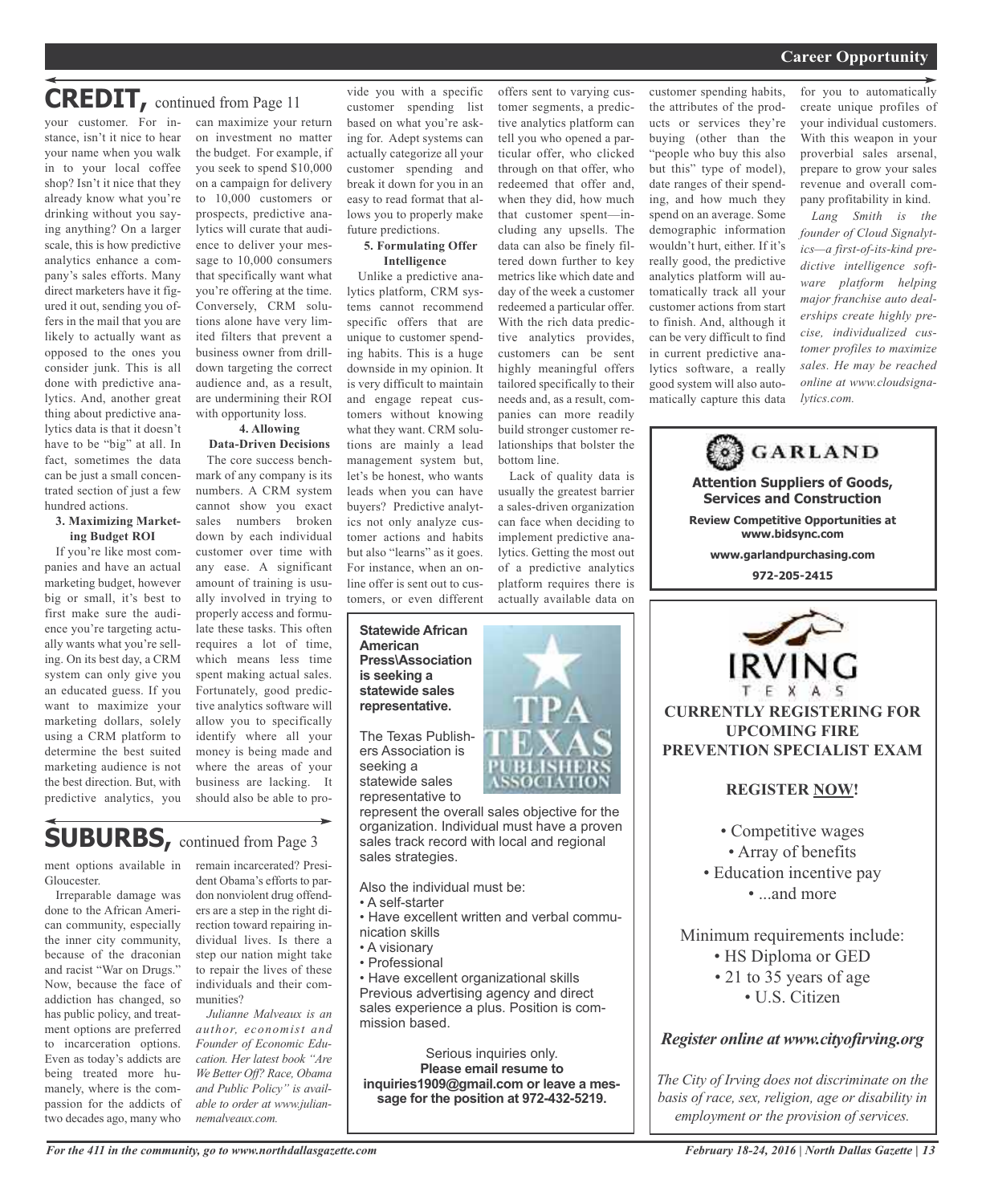**Church Happenings www.NorthDallasGazette.com**

**BETHEL BIBLE FELLOWSHIP, CARROLLTON (A PLACE TO BELONG)**

**February 21, 9:45 a.m.** You're invited to our Sunday Morning "Prayer and Meditation" followed by Morning Worship Service at 10 a.m. See what God is doing through and with us; you will be blessed.

**February 21, 12 Noon**

How do you impact others? Join us Sunday at noon in Bible Study; Senior Pastor Woodson and Pastor Brenda Patterson will teach a series on "Design for Discipleship, Book 1 through Book 7."

Learn how to introduce others to Christ and make Him known to them; to help others know and grow in God's word; to give others clarity and direction.

#### **February 24, 7 p.m.**

Join us in Wednesday's Prayer and Bible Study Class with Senior Pastor Dr. Woodson and/or Pastor Brenda Patterson teaching a series on "Design for Discipleship, Book  $1$  through Book  $7$ Spiritual maturity is God's desire for you. It's Time to Grow; Ephesians 4:12 & 13.

Dr. Terrance Woodson, Senior Pastor 1944 E. Hebron Parkway Carrollton, TX 75007 972-492-4300 www.bethelbiblefellowship.org

#### **CARROLLTON-FARM-ERS BRANCH I.S.D. (C-FBISD)**

 $\overline{\phantom{a}}$  , and the set of the set of the set of the set of the set of the set of the set of the set of the set of the set of the set of the set of the set of the set of the set of the set of the set of the set of the s

#### **February 22, 5 p.m.**

You're invited to join C-FBISD's English Language Arts/Reading Department at their First Annual African America Read-In. Elementary students read and listen from 5:45-6:30 p.m.

Middle and high school students read and listen from 6:45-7:30 p.m. at The Texas Room, Education Services Division Complex, 1820 Pearl Street, Carrollton, TX 75006. Email kellys@cfbisd.edu or call 972-968-6100 for details.

#### **CHRIST COMMUNITY CHURCH IN RICHARDSON**

 $\overline{\phantom{a}}$  , and the set of the set of the set of the set of the set of the set of the set of the set of the set of the set of the set of the set of the set of the set of the set of the set of the set of the set of the s

**February 21, 8:45 a.m. and 11 a.m.** You're invited to our Morn-

ing Services as we worship, honor and praise God for His blessings.

**February 24,**

Join us at 12 Noon with Rev. Viveca Potter teaching on the Word of God; come back at 6:45 p.m. for Corporate Prayer and stay for Senior Pastor Autry at 7:30 p.m. teaching the Word of God. Our youth will come for Food and Fellowship at 7 p.m. followed by Bible Study at 7:30 p.m.

Dr. Terrence Autry, Senior Pastor 701 Centennial 972-991-0200 Richardson, TX 75081 www.Ch rist c ommu n ityrichardson.org  $\mathcal{L}_\text{max}$  , where  $\mathcal{L}_\text{max}$  and  $\mathcal{L}_\text{max}$ 

#### **FELLOWSHIP CHRISTIAN CENTER CHURCH IN ALLEN "THE SHIP"**

**February 21, 8 a.m.** Join us as we praise and worship God in the Joycie Turner Fellowship Hall, 200 West Belmont Drive in Allen; followed by our Worship Services at Bolin Elementary School inAllen, Texas 75002 and bring someone with you; you will be blessed.

**February 24**

You're invited to our Wednesday's 12 Noon-Day Live, Prayer and Bible Study and/or our Wednesday Night Live, Prayer and Bible Study at 7 p.m. to learn more about God's Word at the Joycie Turner Fellowship Hall, 200 West Belmont Drive in Allen. Be encouraged by God's plan for your maturity and His glory; and most of all, be prepared to grow.

#### **February 28**

Calling All Youth! Join our Hype Sunday Worship (first service only) on our main campus at 200 West Belmont Drive and be blessed.

#### Dr. W. L. Stafford, Sr., Ed. D. Senior Pastor 5705 Cheyenne Drive at Bolin Elementary School in Allen 75002 for Sunday Morning Worship and the

Admin. Building Address is 200 W. Belmont Drive Allen, TX 75013 972-359-9956 www.theship3c.org  $\overline{\phantom{a}}$  , and the set of the set of the set of the set of the set of the set of the set of the set of the set of the set of the set of the set of the set of the set of the set of the set of the set of the set of the s

#### **INSPIRING BODY OF CHRIST CHURCH**

**February 21, 7:30 and/or 11:30 a.m.**

You're invited this Sunday as we praise, worship, honor and magnify God's Holy name.

**February 22, 7 p.m.** Join us in Monday School as we learn what God has to say to us.

Pastor Rickie Rush 7701 S Westmoreland Road Dallas, TX 75237 972-372-4262 www.Ibocchurch.org  $\overline{\phantom{a}}$  , where  $\overline{\phantom{a}}$  , where  $\overline{\phantom{a}}$  , where  $\overline{\phantom{a}}$ 

#### **MT. OLIVE CHURCH OF PLANO (MOCOP)**

**February 21, 10 a.m.** Join us for Sunday Worship Service as we praise and worship God for His Honor and His glory. Call the church for details.

**February 24, 7 p.m.** You're invited to our Wednesday's Bible Study class; you will learn what God has to say to us. Come to be encouraged by God's plan for your spiritual growth and His glory.

Pastor Sam Fenceroy Senior Pastor and Pastor Gloria Fenceroy 300 Chisholm Place Plano, TX 75075 972-633-5511 www.mocop.org  $\overline{\phantom{a}}$  ,  $\overline{\phantom{a}}$  ,  $\overline{\phantom{a}}$  ,  $\overline{\phantom{a}}$  ,  $\overline{\phantom{a}}$  ,  $\overline{\phantom{a}}$  ,  $\overline{\phantom{a}}$  ,  $\overline{\phantom{a}}$  ,  $\overline{\phantom{a}}$  ,  $\overline{\phantom{a}}$  ,  $\overline{\phantom{a}}$  ,  $\overline{\phantom{a}}$  ,  $\overline{\phantom{a}}$  ,  $\overline{\phantom{a}}$  ,  $\overline{\phantom{a}}$  ,  $\overline{\phantom{a}}$ 

#### **MT. PISGAH MISSIONARY BAPTIST CHURCH**

**New Year, New Location February 21, 10 a.m.**

You're invited to join us in our Worship Service at our new home, 1020 Sherman Street in Richardson, Texas. Call the church for details.

#### **February 22, 9 p.m.**

Join us for our Intercessory Prayer Ministry and our Monday's Conference calls.

R. W. Townsend, Senior Pastor 1020 Sherman Street

Richardson, TX 75081 972-241-6151 www.dallasmtpisgah.org

#### **NEW MOUNT ZION BAPTIST CHURCH**

\_\_\_\_\_\_\_\_\_\_\_\_\_\_\_\_\_\_\_\_\_\_\_

#### **February 21**

You're invited to join us for Early Morning Services at 7:30 a.m., followed by Sunday School at 9 a.m. and Morning Worship at 10:30 a.m.

**February 24, 7 p.m.** Join us in Wednesday's Bible Study class; you will learn what God has to say to us for our growth.

Dr. Tommy L. Brown Senior Pastor 9550 Shepherd Road Dallas, Texas 75243 214-341-6459 www.nmzb.org  $\overline{\phantom{a}}$  , and the set of the set of the set of the set of the set of the set of the set of the set of the set of the set of the set of the set of the set of the set of the set of the set of the set of the set of the s

> **PROFESSIONAL ACHIEVERS COMMUNITY EXCELLENT (PACE)**

**February 21, 3 p.m.** PACE presents its 2016 African American Read-In at the Josey Ranch Lake Branch of the Carrollton Public Library. There will be readings and recitals from PACE members and local youth.

Free new and slightly used books will be given away to children in the audience. Books have been provided by PACE members, members of the public and a generous donation from Friends of the Library. Light refreshments will be served. Contact Tracey Richardson for book donations or information at pacemaster@pacedfw.org. or call 469-585-6844.

> **SHILOH MBC IN PLANO**

**(WHERE COMMUNITY BECOMES FAMILY)**

February 21, 10 a.m. Join us as we praise and worship God in our Morning Worship Services. You will be blessed.

#### **February 24, 7 p.m.**

You're invited to our Wednesday's Bible Study to learn more about God's Word. Come and be encouraged by God's plan for your maturity and growth; it's all for His glory and His honor.

#### **February 27, 9 a.m.**

You're invited to join the Women of Shiloh for their Annual Prayer Breakfast; the guest speaker is Minister Louise Moorehead. Call the church for details.

Dr. Isaiah Joshua, Jr. Senior Pastor 920 E. 14th Street Plano, TX 75074 972-423-6695 www.smbcplano.org

#### **WESTSIDE BAPTIST CHURCH, LEWISVILLE**

\_\_\_\_\_\_\_\_\_\_\_\_\_\_\_\_\_\_\_\_\_\_\_

#### **February 21**

**7:45 and 10:45 a.m.** You're invited to join us for Sunday Morning Worship as we praise and worship God for His many blessings.

Minister Thomas Bessix Senior Pastor 900 Bellaire Blvd. Lewisville, TX 75067 972-221-5668 www.wbcchurch.org



www.IRSsafe.com

NDG now has a "Special Advertising Package"for churches and non-profit organizations that need to let the community know about your Special Event.

### Opportunity You Can Measure...

#### **Church Events**

- Church Anniversary
- Pastor's Anniversary
- Women's Day
- Men's Day • Special Events
	- (Personal or Community)

**Non-Profit Org. Events**

• Fundraisers (Concerts)

# Special Rate \$199

(Black & White, per insertion) Ad size - 4.905"x 6"(Quarter Page, B&W) (NOTE: Color Ad \$75 extra per inserion) Production disclaimer - NDG ad meake-ready is not included in promotion. Layout/production of "copy ready"ad will be a nominal extra cost.

E-mail ad copy to: Marketing@NorthDallasGazette.com or call our Marketing Department today!

# 972-509-9049



*14 | February 18-24, 2016 | North Dallas Gazette*

*For the 411 in the community, go to www.northdallasgazette.com*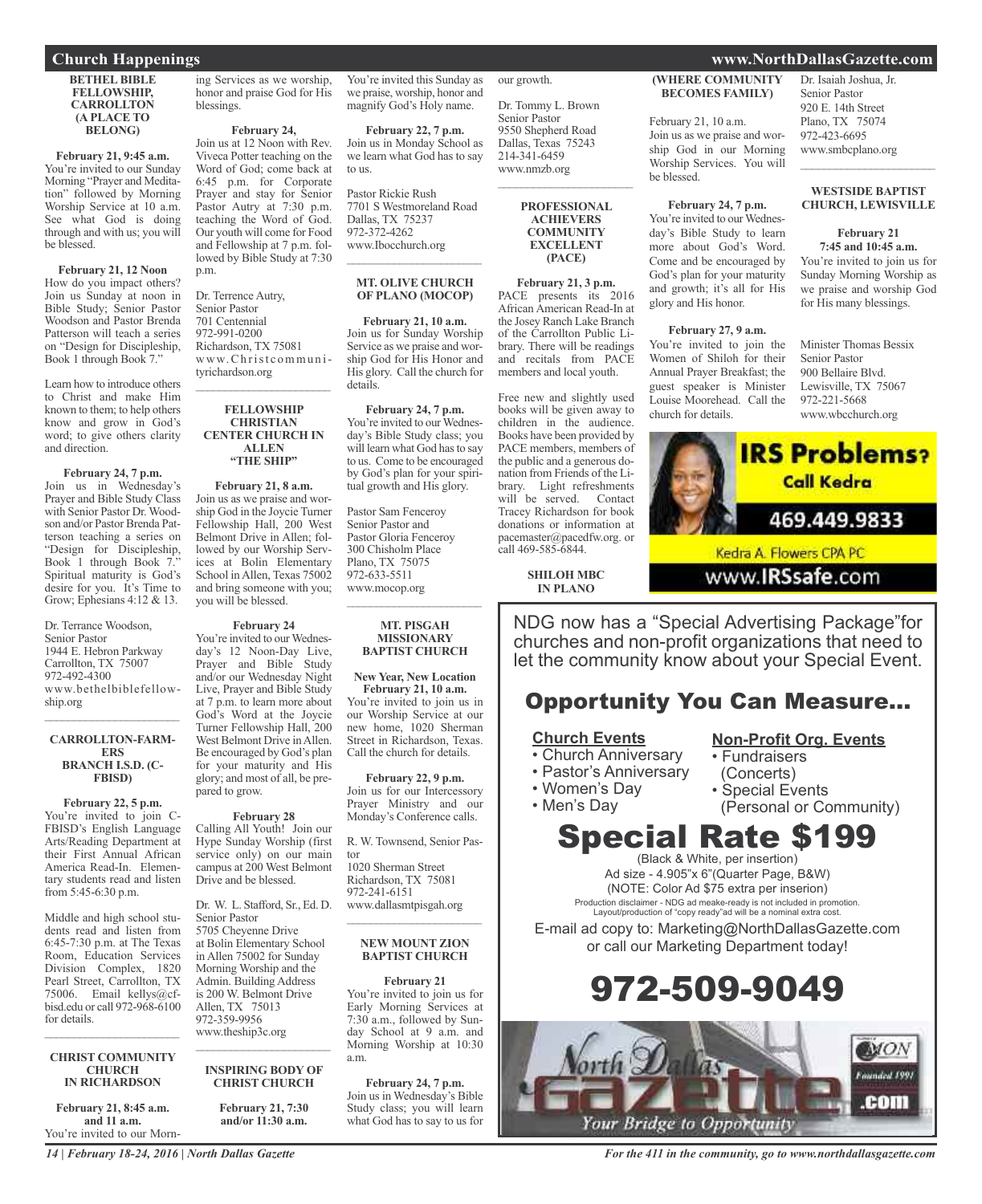#### **www.NorthDallasGazette.com Church Directory**

# **Black History Month continues**



*Send email to: businessoffice@ northdallasgazette.com to sign up for Sister Tarpley's weekly electronic newsletter.*

Some facts and accomplishments of Black people. Various readers mentioned that they had learned a lot of Black History facts from reading my columns during the month of February. Other facts will be some that I didn't list last year.<br>LITTLE KNOW

KNOWN BLACK HISTORY FACTS: (By Tom Joyner, Radio Personality and Dr. Henry L. Gates, Writer. These facts were published by McDonald's Corporation. (Copyright 2000)

Henry T. Sampson invented the Cellular Phone on July 6, 1971. G.T. Sampson invented the Clothes Dryer on June 6, 1862. Alexander Miles invented the automatic Elevator doors on October 11, 1867. T. Grant invented the Golf Tee on December 12, 1899.

On January 18, 1958, Willie O'Ree (a brilliant right wing hockey play) became the first Black man to play in the National Hockey League (NHL), playing with the Boston Bruins.

John Brown Russwurm was one of the earliest Black students to graduate from college, received a degree from Bowdoin in 1826; and with Samuel Cornish, founded the first Black newspaper, "Freedom's Journal." The first issue appeared on March 16, 1827 with a strong civil rights

stand. Paul L. Downing invented the Mailbox on October 27, 1891. Langston Hughes, Poet and Playwright (1902–1967) (a postal stamp was made to honor Hughes).

Aaron Douglas painted extraordinary pictures, and sculptor Augusta Savage turned stone into portraits.

The whole country was moving to the rhythm of a Black dance called the "Charleston." In politics, Marcus Garvey was calling for Black self-reliance and identification with African heritage.

W.E.B. Du Bois was fighting against segregation and for civil rights for people of color. This much energy, talent, and creativity infused the whole nation with a unique new vigor and originality.

George Washington Carver was a prominent American scientist and inventor in the early 1900s. Carver developed hundreds of products using the peanut, sweet potatoes and soybeans. He also was a champion of crop rotation and agricultural education.

Reading this column today, it is good to know that The Stone Churches of of the architectural wonders of the world. A group of eleven buildings, they are hewn from volcanic rock.

But, they are not carved from stone standing above ground. Astonishingly, they



*Elijah McCoy, inventor of the automatic lubricating system used on trains and cars today, created a level of distinction which bears his name.*



Lalibela in Ethiopia is one were cut into the earth, so that what one first sees is their roofs—level to the ground.

> It is said that the churches date from the twelfth century. Their original purpose is unknown, but the network of underground passages suggests they could have been either palaces or fortifications.

> The religious tradition is that they were built by angels in one night during the reign of King Lalibela, one of the early members of the Zagwe Dynasty. They now house Ethiopian Orthodox monks and a collection of

Christian art treasures.

In the spring of 1721, when a smallpox epidemic erupted in Boston, killing nearly 1,000 people; Africa born Onesimus, a house slave owned by Cotton Mather, one of the leading ministers of colonial New England, told his master about "buying the smallpox."

The inoculation he remembered from Africa, in which people infected themselves with the disease in order to create immunity. Does this remind you of our "Flu Shots" of today?







Īsiah Joshua, Jr. Fustor

SMBC: A church Focused on Excellence while Teaching the Word. Preaching the Gospel, Reaching the World

Worship Times: 8 and 11 a.m. Sunday School: 9:45 a.m. Mid-week: Wednesday at 7:00 p.m. Youth Church: Every 3rd, 4th, and 5th Sunday at 10:45 a.m. AWANA: Wednesday at 6:30 p.m. Contact Information: 972-423-6695 www.smbcplano.org

Second Keybeardist Needed: Please Call For Into



*For the 411 in the community, go to www.northdallasgazette.com*

*February 18-24, 2016 | North Dallas Gazette | 15*